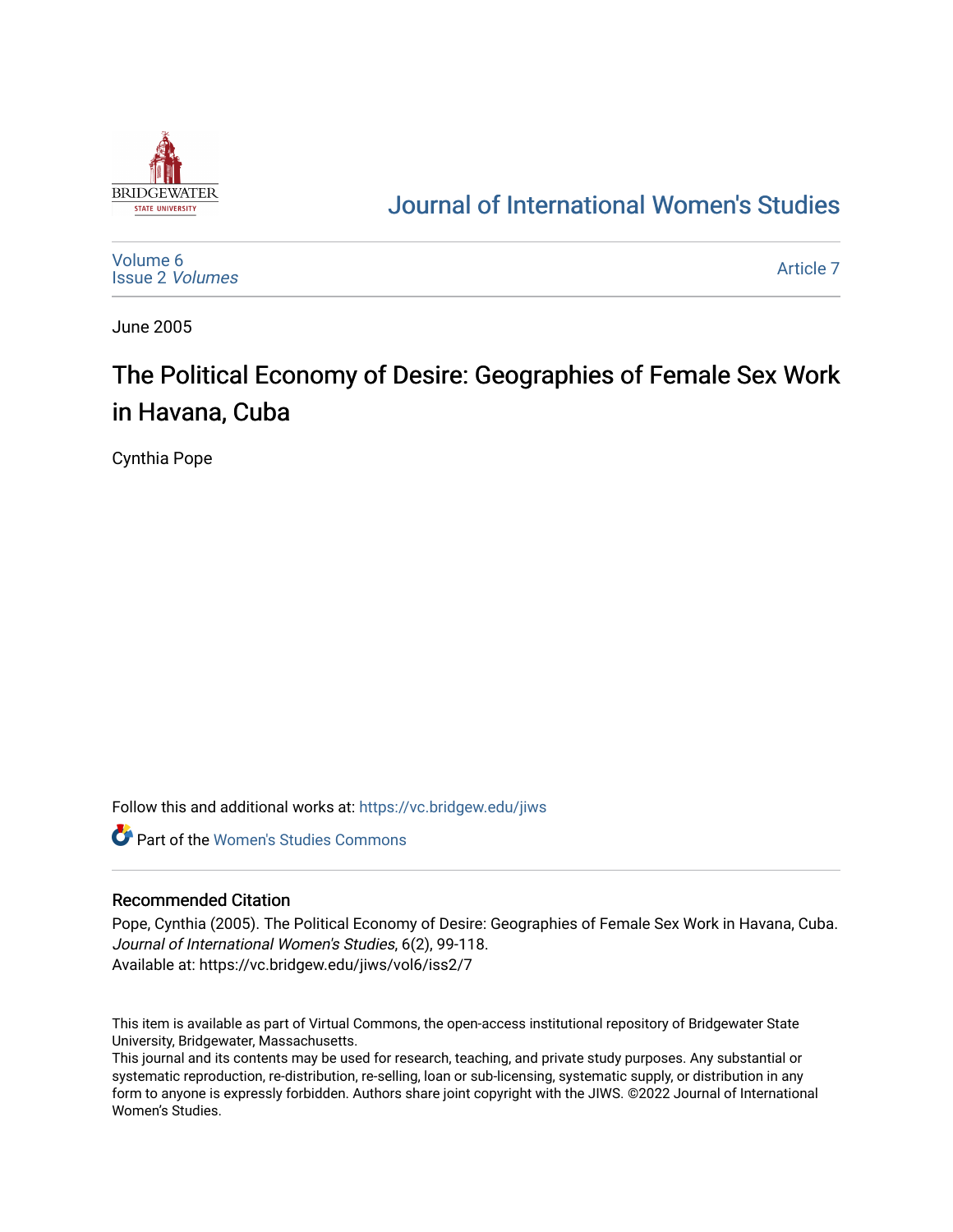This journal and its contents may be used for research, teaching and private study purposes. Any substantial or This journal and its contents may be asset in respective, all thing and propice study purposes. Any substantial or<br>systematic reproduction, re-distribution, Pe-selling, Poart of Sup-litensing, systematic supply or distribu to anyone is expressly forbidden. ©2005 Journal of International Women's Studies.

#### **The Political Economy of Desire: Geographies of Female Sex Work in Havana, Cuba[1](#page-1-0)**

# By Cynthia Pope<sup>2</sup>

#### **Abstract**

 $\overline{a}$ 

The global political economy of desire influences the construction of gendered spaces in Cuba. One of the results of increasing global linkages has been the rise in sex tourism throughout the world. This is particularly salient in Havana where girls and women are increasingly being drawn to commercial sex work as a means for economic survival and access to dollars-only places, such as restaurants, hotels, nightclubs, and stores. Despite forty years of gender equity laws and a highly-educated population, sex work in Cuba has come full circle, and the nation is quickly gaining the reputation, "the Thailand of the Caribbean."

 This case study draws on 38 interviews with sex workers, locally known as *jineteras*, in Havana's tourist districts. It examines the physical, social, and moral spaces in which sex work takes place and teases out some of the more salient power relations involved in creating and maintaining these spaces. Using a geographic lens illuminates some of the influences of sex work on Cuban society that otherwise may go unnoticed. Sex work in Havana is not merely a side note to the economic crisis of the 1990s. Rather, sex work affects many sectors of the dollars-only economy in Havana; it highlights race and class issues that many people think have been eradicated by Revolutionary ideology; and it shows how women's bodies, and not just sex workers' bodies, have been commodified for personal, and even national, economic gain.

#### *Keywords:* Cuba, sex work, global links

Cuba's geopolitical location and contemporary society are rooted in the nation's commercial links to colonial powers. Havana has been an important port of call since the early 1500s and "has always been linked to the outside world by the threads of desire" (Quiroga 134). Tomás Fernández Robaina demonstrates that sexual services were a lucrative part of the informal economy until the 1959 revolution, and it should not be surprising that, with the re-introduction of ties to the West after the fall of the Soviet Union, these services have again become economically important (Strout 7). Scholarly work has focused on sex tourism in Cuba, in part, because of its resurgence in the face of

<span id="page-1-0"></span><sup>&</sup>lt;sup>1</sup> Acknowledgements: I would like to thank various agencies for funding different stages of this research: The David Boren Fellowship, Johns Hopkins Cuba Exchange Program, The University of Arizona (Department of Geography and Regional Development, and Latin American Studies Program), and Connecticut State University. I also appreciate Dr. K. Lynn Stoner for introducing me to Havana in the summer of 1998.

<span id="page-1-1"></span> $2^2$  Cynthia Pope, Ph.D., is an assistant professor of Geography and co-director of Women's Studies at Central Connecticut State University. She also serves on the editorial board for the *Journal of HIV/AIDS Prevention in Children & Youth*. Her research agenda focuses on the implications of sexuality, gender, space, and political economies for HIV/AIDS vulnerability in Africa and the Diaspora, primarily Cuba, Jamaica, Belize, and East Africa.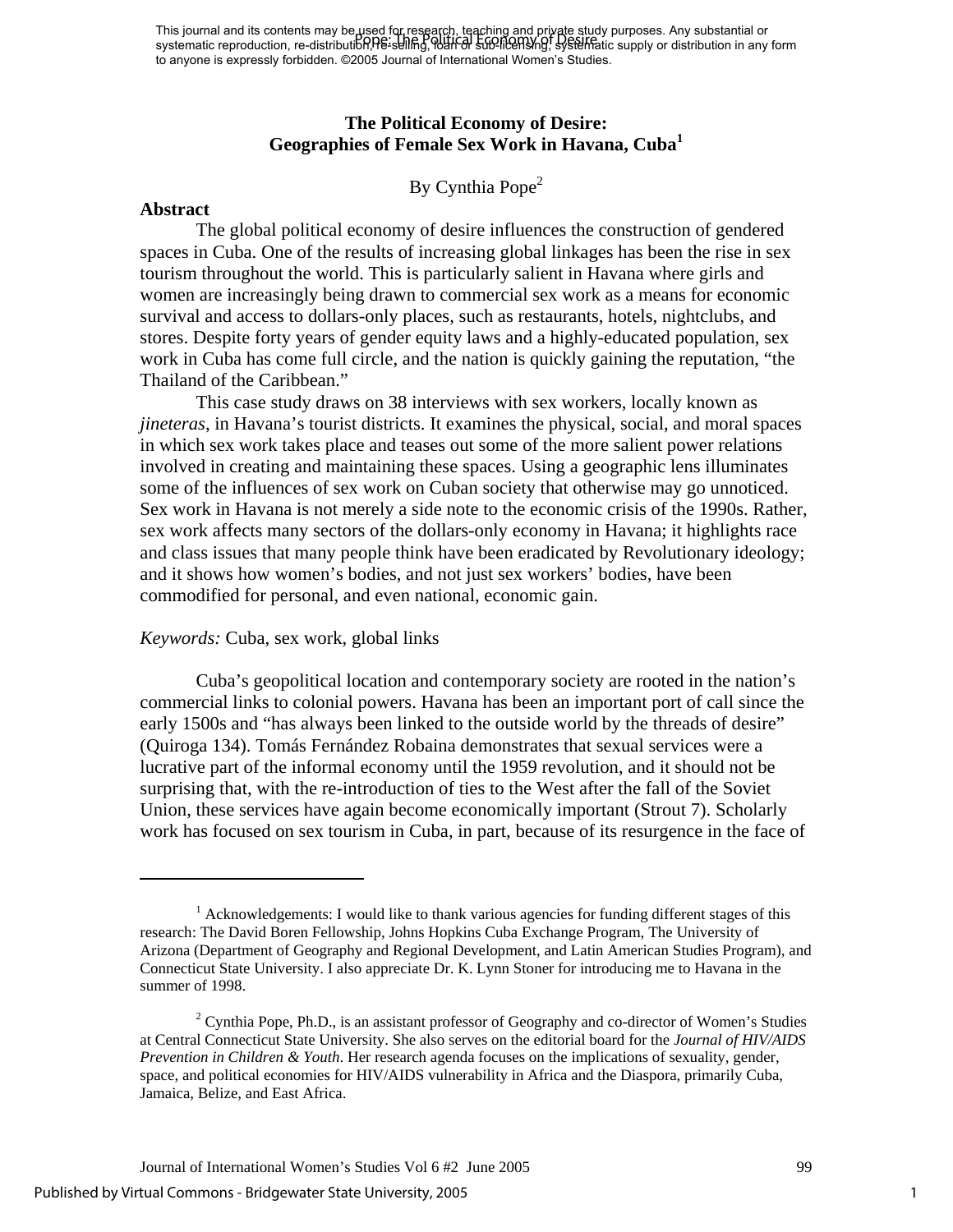the Revolutionary government's policies to eradicate prostitution and promote gender equity (Harris 91; Pope 57-89).

 This article results from fieldwork conducted in Havana, Cuba from 1998-2003 examining the geographic, social, and discursive spaces where female sex work takes place. Sex for money, services, or goods is one of the many complex interactions that globalization has created between Westerners and Cubans. Sex work in Havana is a result of national policies, social practices, Revolutionary culture, the spatial organization of society, and increasing interconnectedness among countries. Space is an underlying theme in female sex work on the island; from public spaces of *la calle* and private spaces of *la casa;* to the neighborhoods in which sex workers meet foreigners; to the economic spaces sex workers occupy and/or modify; to the blurred spaces between communism and capitalism; and to global economic processes and outcomes that are modified (and often reified) by local sex work patterns.<sup>3</sup>

In this article I provide the social context of sex work, a conceptual framework, my research methods and findings in order to demonstrate how gendered constructions of space play out in the Cuban sex work "industry."<sup>[4](#page-2-1)</sup> These findings show the utility of a geographic lens to examine physical spaces, such as the neighborhoods and local economies that benefit from female sex work and where sex workers are solicited. Sex worker identity is influenced by "discursive space," or the ways gender, sex, and capitalism are spoken about in Cuba and also globally. Additionally, I highlight the fact that while Cuban women have been commodified by colonial powers, the participants in this study are savvy enough to use these images and stereotypes for personal gain.

#### **The Context of Sex Work in Havana: Social Responses to Economic Crisis**

In 1989 the world witnessed the fall of the Berlin Wall and, with it, the nearly global collapse of communism. As a result of the disintegration of the Soviet block, Cuba lost almost 85% of its exports along with the political and economic support from its primary trading partner, wreaking havoc on Cubans' lives and government institutions (LeoGrande 2). To attract hard currency, in 1993 Castro legalized possession of U.S. dollars for Cubans and encouraged the importation of luxury goods (Schwartz 10), mirroring the pre-Revolutionary economy. The dollarization of the economy has resulted in inflated prices while most Cubans are still paid in pesos, at nearly the same rates since 1959--approximately U.S. \$5-15 monthly (Espín 27). The dollarization has also created a double economy, one in dollars and one in Cuban pesos.<sup>[5](#page-2-2)</sup> As real wages shrank by 80 percent on the island between 1989 and 1995 (LeoGrande 2), a class system emerged.

<span id="page-2-0"></span><sup>3</sup> *La calle* means "the street" in Spanish*. La casa* means "the house." I use these terms as they encompass not only physical spaces, but also conceptual categories; the street as the traditional domain of women, and the street as a traditionally masculine place.

<span id="page-2-1"></span><sup>&</sup>lt;sup>4</sup> Sex work is an ambiguous term. In Cuba, sex work is not part of an organized industry, nor is it merely an exchange of sex acts for money, which is what "prostitution" implies. Sex work is broader in definition and does not necessarily adhere to temporal boundaries. Sex work for the purpose of this article is the exchange of sexual services for goods, money, services, or visas.

<span id="page-2-2"></span><sup>&</sup>lt;sup>5</sup> Since the original submission of this article, President Castro has declared that U.S. dollars are not to be accepted in the Cuban economy. Instead, the Euro is the hard currency. This change—from dollars to Euros—does not impact the article's conclusions or the situation of a dual economy.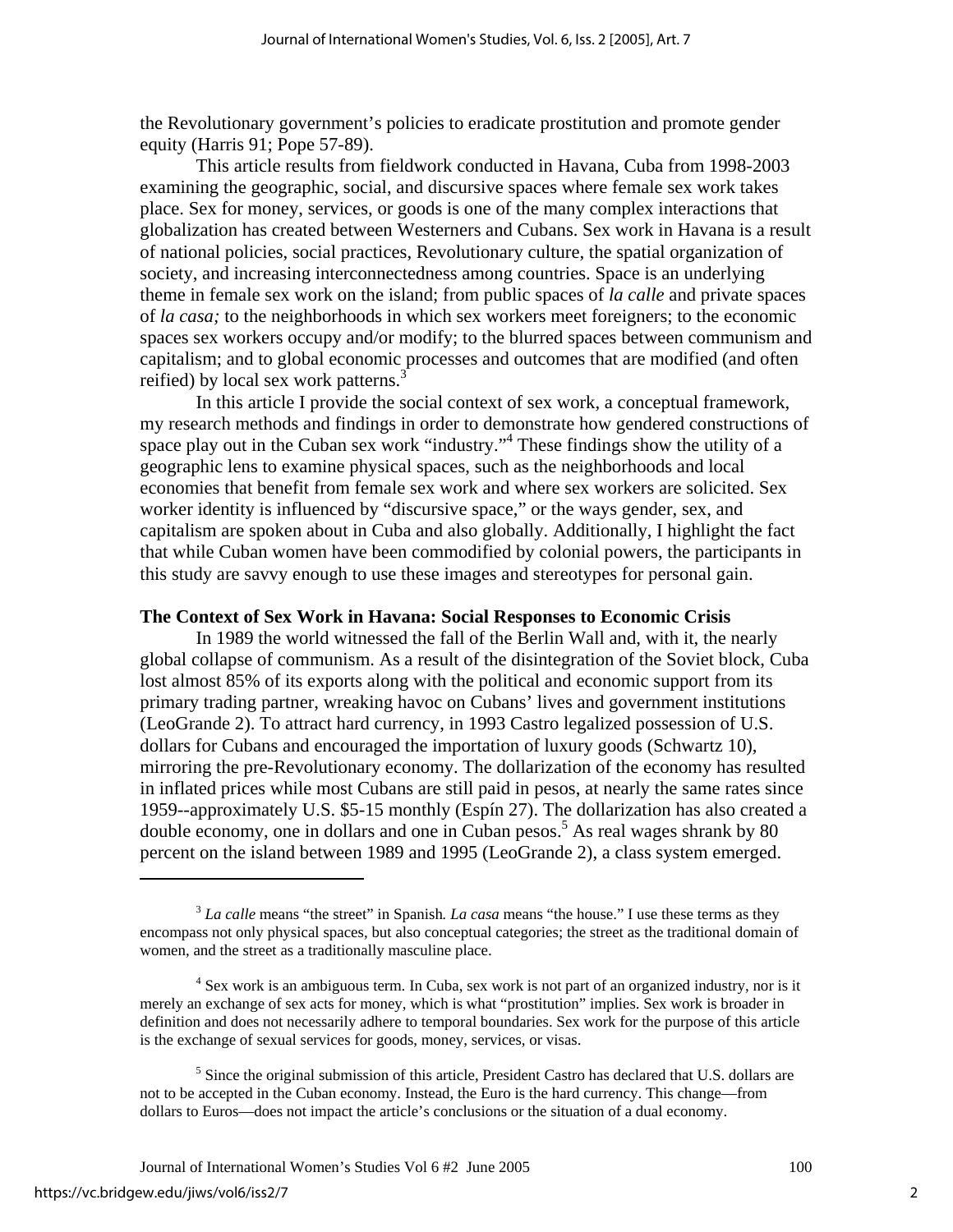Indeed, 5% of the population received 10.1% of Cuban income in 1986, and by 1995 that same 5% received 31% of the country's total income (Zimbalist 13).

This situation, coupled with and, in part, caused by the U.S. blockade in place for over 40 years, has caused a diminution in economic opportunities available to the average Cuban, and a shift in the types of jobs desired. Dollars have become a necessity in Cuban life, and in order to obtain them, one must work in some capacity with foreigners. One of the most well-known activities in this dollar sector is sex work, the primary reason that Cuba has earned the reputation, "Thailand of the Caribbean" (Díaz *et al*.1). Thus, the presence of female sex work seems to have come full circle since pre-revolutionary days, particularly in the capital Havana (Cabezas 987; Elizalde 9; Facio 55; and Fusco 151).

Female sex work has increased despite the government's enactment of gender equity laws and re-training of sex workers in the early years of the Revolution (Strout 7; Smith and Padula 168). Indeed, to distinguish the current sex workers from the previous generation, Cuban lexicon does not label these girls and women as "prostitutes," as that connotes victimization and gender subordination. Instead, they are referred to as *jineteras*, which means "jockey" in Castilian Spanish. This connotes sexual control during intercourse (Paternostro), although this article questions whether being a sex worker is truly empowering.

Sex work is one outcome of the Cuban administration's promotion of the nation's women as a natural "asset" to attract international tourism, much like the sun, sand, and sea (Schwartz 10). In fact, the Cuban government invited Playboy magazine to photograph a spread in the 1980s, resulting in the worldwide distribution of posters of topless Cuban women on pristine beaches (Cabezas 79). In an (in)famous 1992 speech to the National Assembly, Castro even defended prostitution, "provided it satisfied the needs of tourists" (qtd. in Paternostro). He continued: "We can say that they are highly educated *jineteras* and quite healthy, because we are in a country with the lowest number of AIDS cases…Therefore there is truly no tourism healthier than Cuba's" (qtd. in Paternostro). *Jineteras* may be one of the primary reasons that the number of international tourists to Cuba increased from 300,000 in 1990 to over 1.7 million in 1999 (Aagesen and Paluch 47) and 1.9 million visitors in 2003 (Comellas).<sup>[6](#page-3-0)</sup> It is impossible to quantify the number of sex workers in the country as they operate outside the formal, government-regulated economic sphere. Shortly after his 1992 speech, Castro called for the Special Troops to crack down on prostitution, and "rehabilitation" of *jineteras* followed. *Jineteras* went from officially being the pride of Cuba to unwelcome deviants, albeit naive at heart: "It hurts too much that a country that has done so much to dignify women, that a foreigner can come to trick her, fill her with vices...to corrupt her," he lamented (qtd. in Paternostro).

Tourism exposed Cubans to foreign ideals, particularly consumption of luxury products, which is anathema to the Cuban doctrine of sacrifice and economic equality. The introduction of mass tourism and the concurrent dollarization of the economy marginalize those individuals who do not have dollars. Thus, access to dollars has become the defining factor in the economic class structure on the island.

<span id="page-3-0"></span> $6$  Unfortunately, as sex tourism is officially prohibited, no reliable data exist regarding the number of sex tourists traveling to Cuba.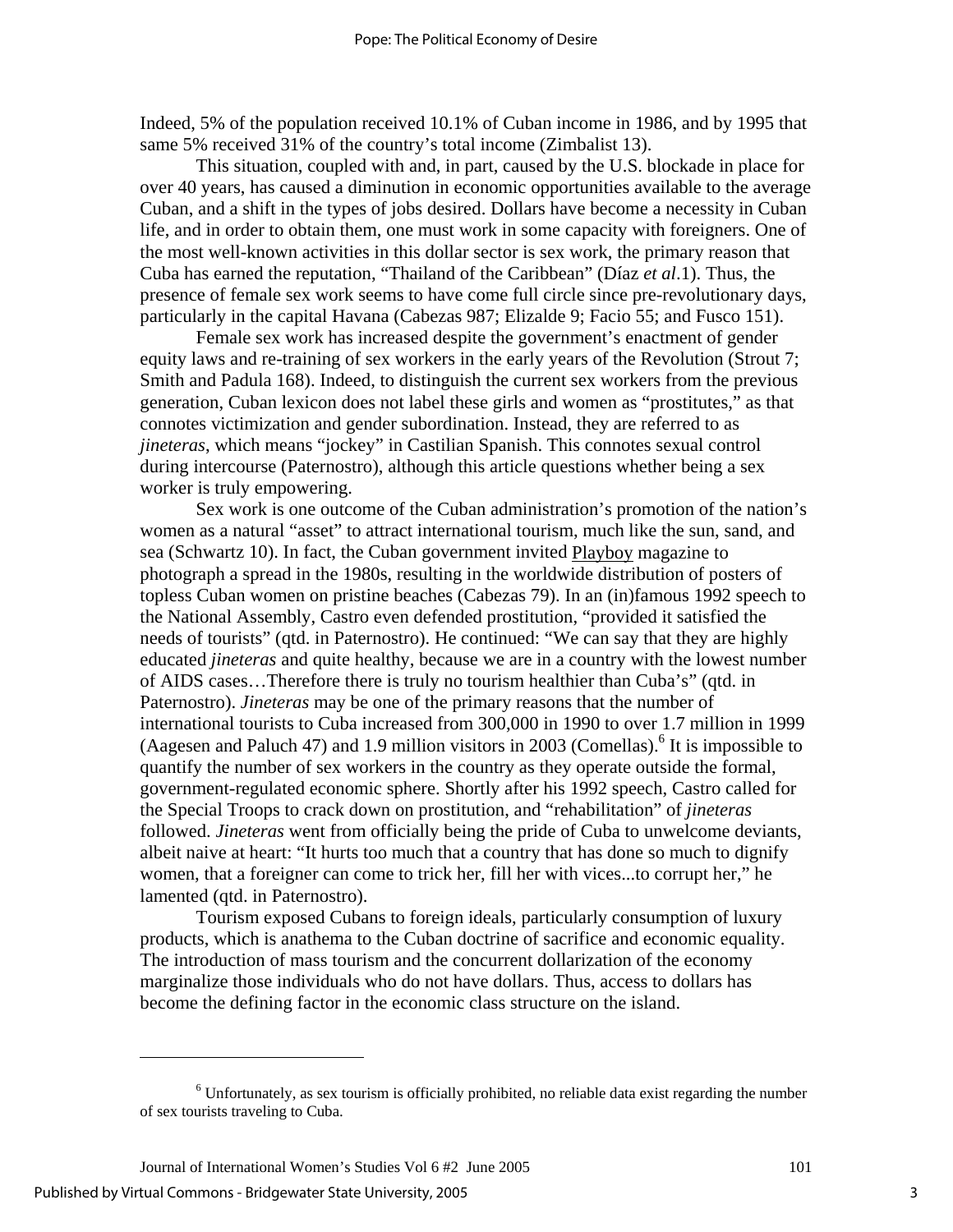#### **Conceptual Framework**

I contend that female sex work in Havana can be framed within geographical discourses on the geopolitical, cartographical, and symbolic locations of this activity. This spatial perspective is based on literature addressing the global "political economy of desire." Sex work is one link in a global commodity chain that reinforces traditional sex tourism destinations and makes these destinations more affordable and more accessible than ever before to travelers from industrialized countries (Clancy 75). Cynthia Enloe argues: "Sex tourism requires Third World women to be economically desperate enough to enter prostitution...The other side of the equation requires men from affluent societies to imagine certain women, usually women of color, to be more available and submissive than the women in their own countries" (36-37). To that end, Marta Savigliano (237) labels international sex tourism, and the homogenizing characteristics ascribed to sex workers throughout the world, as elements of the "world economy of passion":

> Paralleling the extraction of material goods and labor from the Third World, the passion-poor core countries of the capitalist world system have been appropriating emotional and affective practices from their colonies for several centuries…The Third World's emotional and expressive actions and arts have been categorized, homogenized, and transformed into commodities suitable for the First World's consumption. (qtd. in Altman 40)

The changing organizational structure of global capitalism can, in part, explain the rise in global sex tourism (Carter and Clift 2). Jeremy Seabrook states of Thai sex work: "It is a savage irony that sex tourism should be one symptom of globalization, the 'integration' of the whole world into a single economy, when both the workers in the industry and the clients from abroad are themselves the product of disintegration—of local communities, the dissolution of rootedness and belonging, the breaking of old patterns of labour and traditional livelihoods" (169-170). Power relations differentiate sex tourists and workers: "The tourist is enacting a socially sanctioned and economically empowered marginality, while the second, the prostitute, is stigmatized as a whore, a woman of the night, as the scarlet woman" (Ryan and Hall 1). Thus, both economics and fantasy, mediated through the "male gaze," play parts in creating sexualized tourist spaces (Pritchard and Morgan 115).

 A growing body of literature focuses on the causes, patterns, and impacts of sex work in the Caribbean region (Brennan 1: 621-633, 2:119-153; Henshall-Momsen 107- 20; Kempadoo 3-33; Mullings 55-80; Pattullo 28-49; Pope 57-89; Sheller 36-70). These causes include inexpensive all-inclusive travel, strong foreign currencies, and access to inexpensive sex and "exotic" locals (O'Connell Davidson 45). These factors suggest Cuba's increasing popularity as a newer sex tourism destination for North Americans, Western Europeans, Latin Americans, and even Asians. The image of exoticness is created, diffused, and reified through tourist pamphlets, guide books, word of mouth, and one of the most global technologies, the Internet (Pritchard and Morgan 117). Several web sites indicate that women of color are "naturally" sexy and thus possess the essence of femininity. One site claims: "It is unanimous with all who have traveled to Cuba that the stunning ladies there are willing to please their mans every wish and desire. If the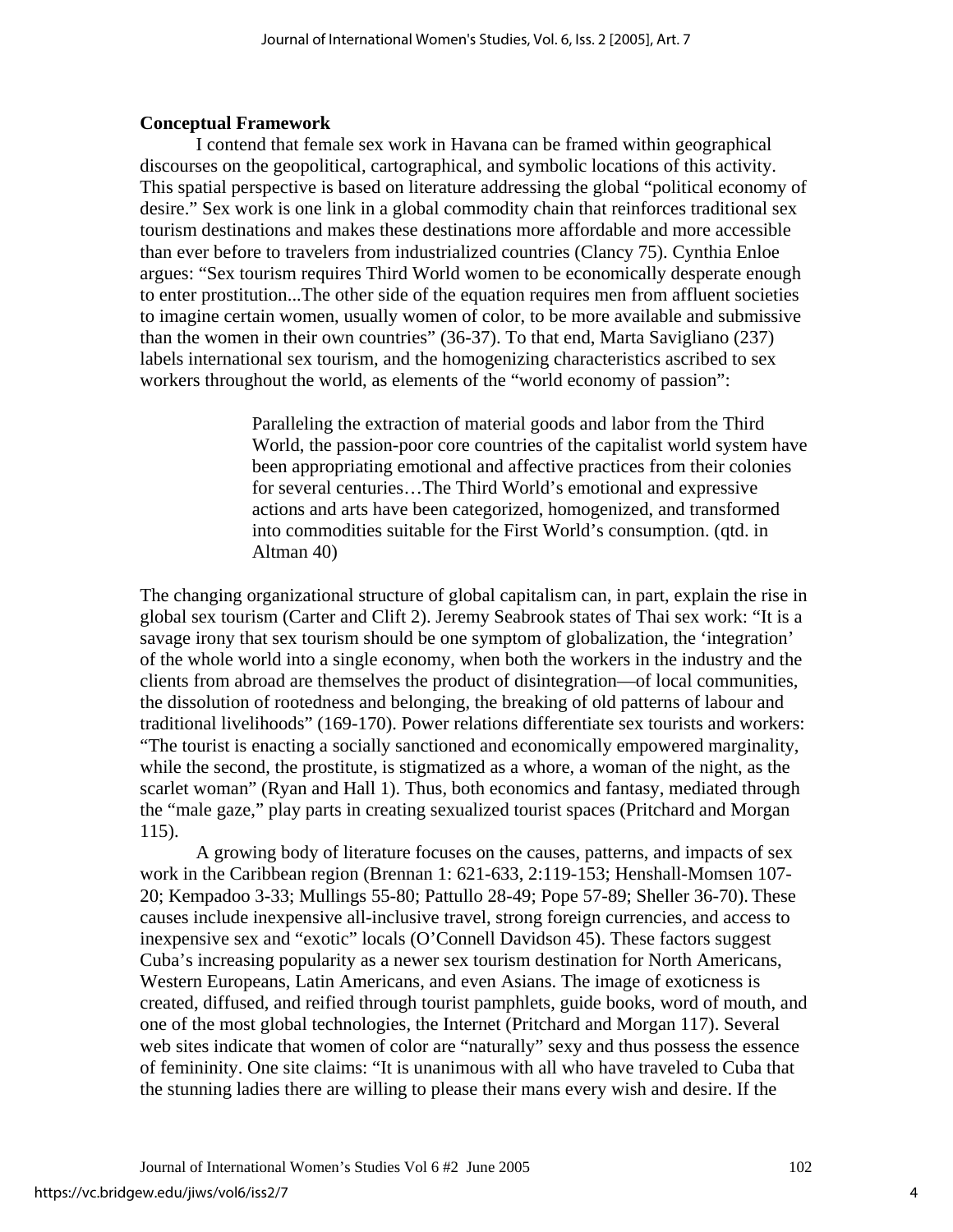lady of your choice does not speak your language, don't worry, she will find the right way to communicate with you" (*sic*) (Havana Cuba Connection). Another advertises that:

> Women from Latin America are noted for their beauty, grace, charm and loyalty. With their sweet nature and shy smiles, Latino's possess an inner beauty that most men find irresistible. Latino's are by their nature familyorientated, resourceful and devoted…The majority of Latino's are *Christian, so cultural compatibility is easier than some countries. (sic*) (Latin American Cupid)

Cuban women fall into some of the Latina stereotypes, such as an assumption of Christian identity and practice (which are not the norms in Cuba), and a submissive and loyal disposition, combined with demureness and beauty. These women are often represented in publicity as more "natural" than women in industrialized nations. For example, many sex tourists view these women as a welcome break from the "frigid" women of North America and Western Europe (O'Connell Davidson and Sánchez Taylor 43-47; Pettman 97; Pritchard and Morgan 125). As women's and minority rights movements have developed in industrialized nations, sex tourism in developing countries gives tourists the opportunity to reaffirm their masculinity and uphold (or renew) traditional gender hierarchies (Sánchez Taylor 42-48). In Cuba, these encounters are often couched in terms of feelings of romance and even of male chivalry whereby the sex tourist "saves" his female Cuban companion from economic destitution. These emotional negotiations help to explain why sex tourists are sometimes referred to as "romance tourists" (Davidson and Taylor 48).

Despite the Cuban political system that strives for gender and racial equality, the racial stereotyping of Cuban women is similar to sex workers in other regions (Fernandez 85-89; Fraunhar 219). Global sex tourism and sex work are built upon the creation, the selling, and the consumption of a tropicalized fantasy. This fantasy was created through 18th-century imperialists' fascination with notions of hybridization and miscegenation (Sheller 13). The commodification of the Cuban mulatta body in cultural modes of reproduction, such as art and literature, "served to raise questions of human difference through a discourse of cupidity, immorality, sexual corruption, and tropicalization" (Sheller 116). The sex worker embodies the histories of colonialism, racism, sexism, and exoticism. The Cuban sex work paradigm, then, is a result of many of the colonial paradoxes and fantasies/imaginings of the hypersexual yet romantic, liberated yet loving, educated yet submissive, mulatta woman.

# **Study Methods and Demographics**

This study results come from a subset of a broader project examining gendered vulnerability to Human Immunodeficiency Virus (HIV) in Havana. The fieldwork took place in Havana in the summer of 1998, one year in country from 1999-2000, and continuing research in the summers of 2002 and 2003. Of the 225 total interviews, 38 (37 women and one man) were used for this article, as they dealt directly with issues of sex work. Each of these 37 participants (15-27 years old) had at least a high school education, and all but two worked outside of the home. Each of the participants in this study started selling sex between 14 and 20 years of age, and the amount of money they received per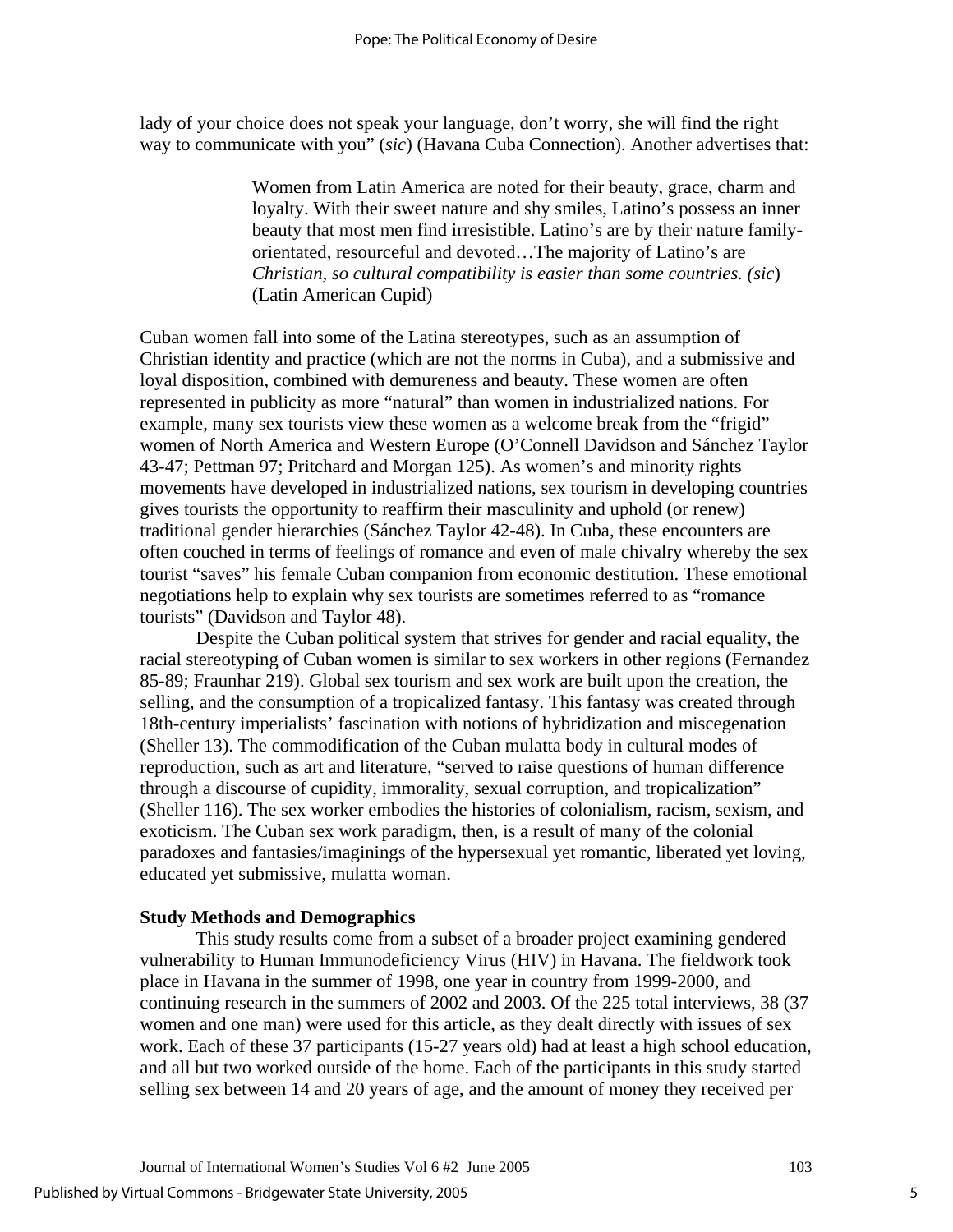sexual encounter with a foreigner ranged between \$5 USD and \$200 USD. However, sex work is not formally organized in Cuba. Sex with foreigners is not defined as simply a business transaction with money and goods exchanged for a specific sex act, but rather the money received differs by occasion. For example, the lowest amount that study participants received, \$5 USD, may be for one evening with one foreigner, and the highest amount, \$200 USD, may be for one week or longer spent with one tourist. Also, some *jineteras* received goods, such as clothes or appliances, or an evening out in exchange for sex.

The methods used to illicit participant responses for this study were bound by cultural circumstances. The first eight interviews resulted from Cuban researchers using a semi-structured survey approaching individuals on the street, on beaches, at bus stops, and at the University of Havana. Ten interviews were conducted by a research assistant who identified herself as a *jinetera*, implementing the same survey instrument as used in the first group of eight interviews. Another ten interviews were conducted by a research assistant who often acted as a "middleman" or contact (known as a *proxeneta*) between foreign sex tourists and sex workers.<sup>7</sup> I conducted the final ten interviews using an openended technique. The snowball method was used for participant recruitment in all but ten interviews. While not scientifically random, these interviews provide an overview of sex work from a geographically diverse sample, and sex workers and *proxenetas* themselves played integral roles both in recruitment and analysis.

<span id="page-6-0"></span><sup>&</sup>lt;sup>7</sup> The term "*proxeneta*" is sometimes translated as "pimp." However, in my experience the term "pimp" indicates a more formal relationship with sex workers than what *proxeneta* implies in Cuba. *Proxenetas* may be anyone, from landlord to parent to friend to romantic partner, who introduces a sex worker to a potential sex tourist. Many times this is done in ambiguous terms where price or services to be exchanged for sex are not discussed between *proxeneta*, sex worker, and tourist. In Cuba, "*chulo*" is an accurate term for "pimp." *Chulo* implies more of a business negotiation than *proxeneta*.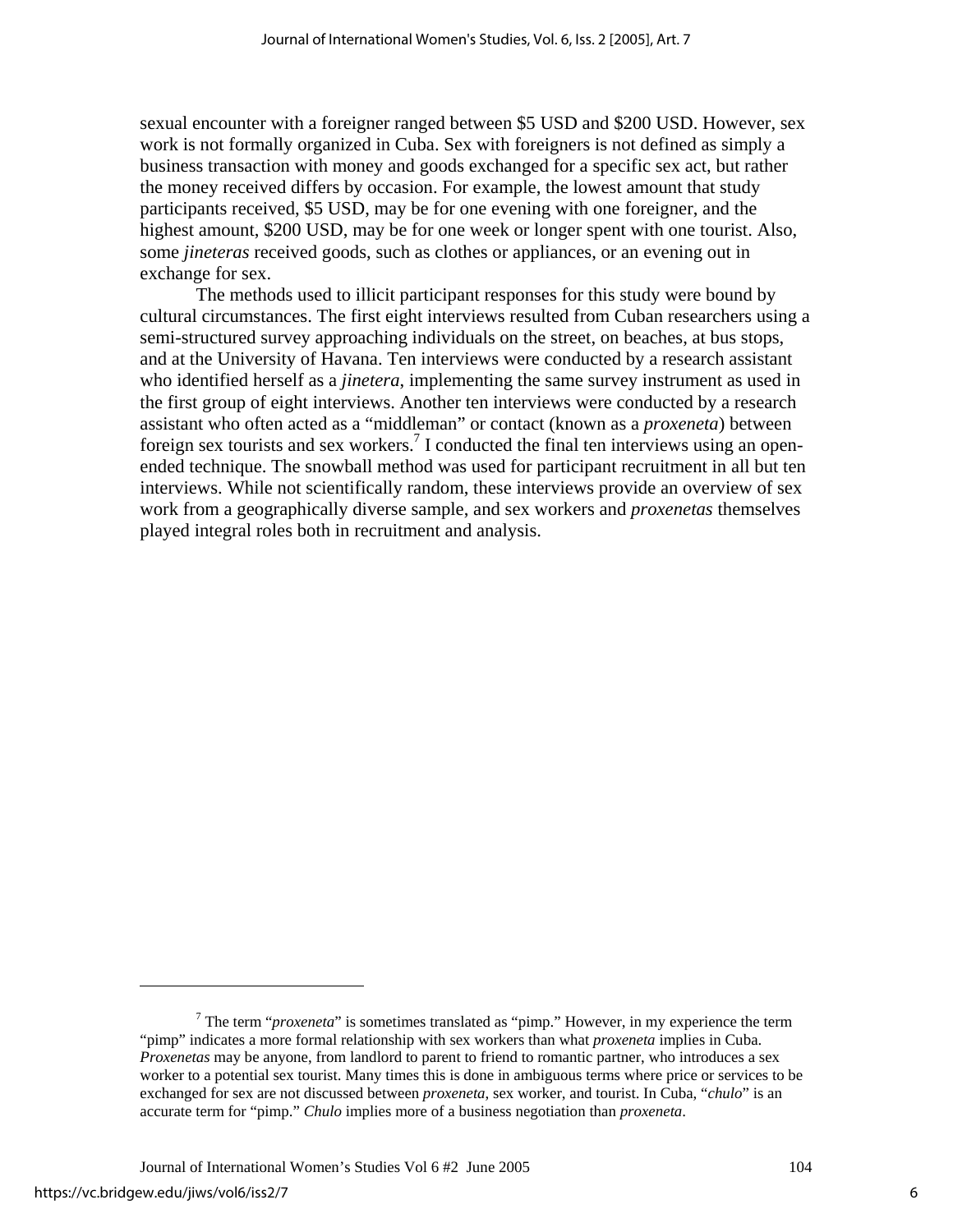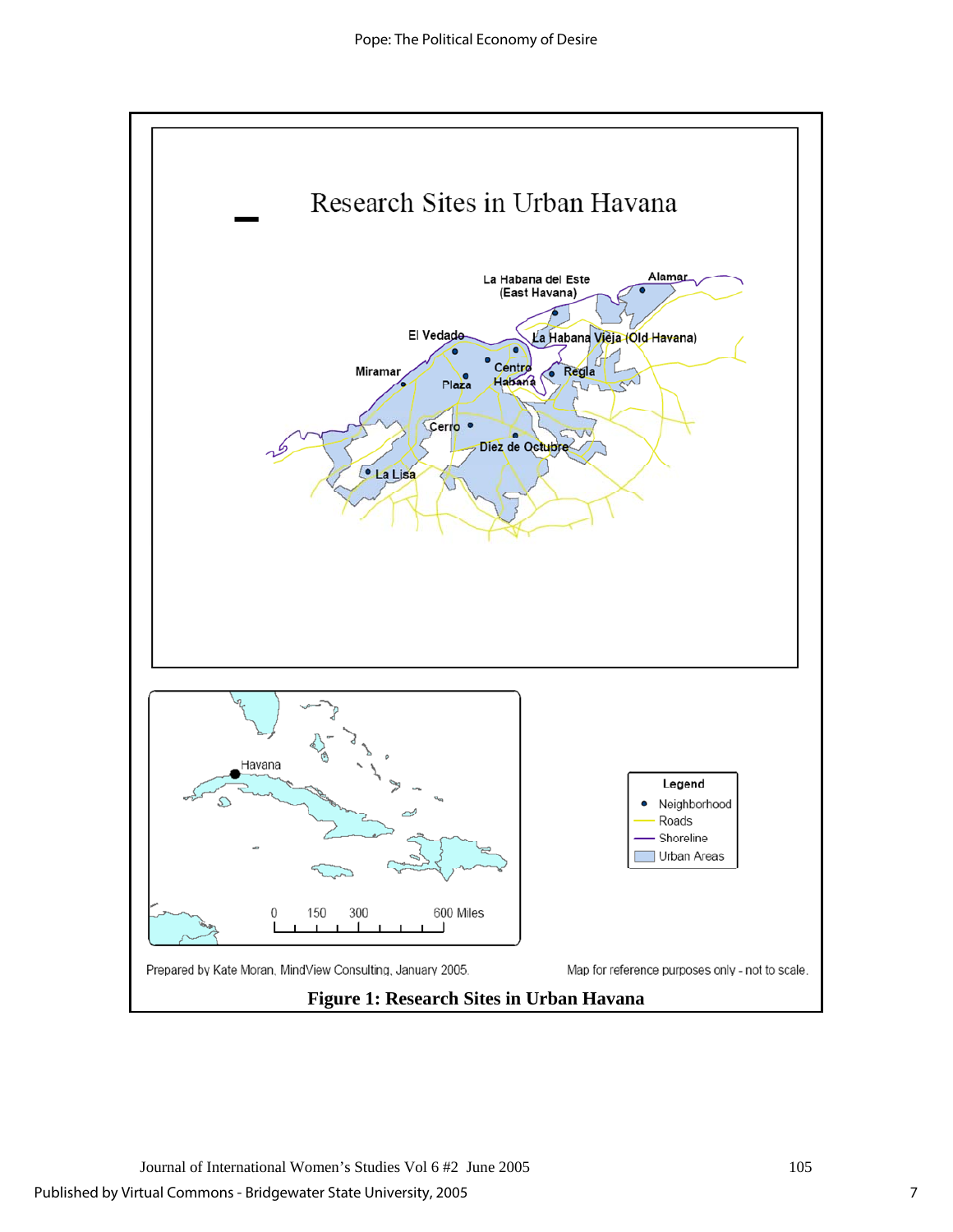Interviews were conducted in a variety of neighborhoods, most of which cater to international tourism (see figure 1). 27 interviews were conducted in the Vedado neighborhood (where many of the hotels, cultural areas, and private rental rooms are located); the colonial center of Old Havana; and Miramar, the wealthiest area of Havana. Nine interviews were conducted in Central Havana, a densely populated residential neighborhood linking Vedado and Old Havana; one in the Plaza neighborhood, and one in La Lisa, on the outskirts of Havana.

 Race and ethnicity are generally part of the study of demographics. These terms and their descriptors, however, are ambiguous in the Cuban case. The mainly white economic elite fled the island (Lusane 85-90; Proenza 75-84), creating a rainbow of ethnicities and skin colors that developed through interracial relationships on the island. Some studies have reported *jineteras* to be of a certain skin color. Jan Strout (11)**,** for example, highlights work from Cuban organizations claiming that most *jineteras* in Cuba are dark-skinned because they do not have white relatives sending remittances from abroad. Julia O'Connell Davidson (46-47) echoes this view. However, my study did not confirm any racial or ethnic bias to engaging in sex work; nine individuals self-identified as White, seven Black, twelve Mestiza (mixed European and Indigenous), four Mulatta (mixed European and African), and six participants did not identify themselves with racial or ethnic labels.<sup>8</sup>

The only economic commonality among these participants is that they did not receive remittances from family abroad, reflecting Strout's argument above. Foreign remittances are an important source of income in a country where the average salary is \$10 per month (Blue 68-71). Even with government subsidies, this is not enough to support a household. For example, basics such as cooking oil are now scarce, and one pound of pork costs 10% of a monthly income (Stephens 6). This is one instance of the economic and cultural rift developing between those individuals with and those without access to dollars. Skin color can play a role in this, as most workers in the formal tourism sector are white or mestiza, often leaving the informal tourist sector for those of darker skin color (Schwartz 20).

#### **Geographic and Economic Spaces of Sex Work**

To understand the place that sex work occupies in Cuban social discourse and international commodity chains, I highlight the physical locations of sex work and then move to its discursive and symbolic locations. Sex work is not confined to pre-Revolutionary red light districts in Old Havana. In the beginning of the recent surge in sex work in the late 1980s and 1990s, women lined Fifth Avenue in the wealthy Miramar neighborhood soliciting foreigners and the occasional Cuban client.<sup>[9](#page-8-1)</sup> The visibility of

<span id="page-8-1"></span><span id="page-8-0"></span><sup>&</sup>lt;sup>8</sup> These words for ethnic identification are the words that the participants used, and they change throughout the region*. Mestiza* is a particularly ambiguous term in Latin America as it generally applies someone with both indigenous and European (Spanish) ancestry. However, very few individuals can trace their roots to the Tainos, but often the racial label is used to describe physical appearance, such as someone with Western European features but with darker skin color. It can be used as a way to either distance oneself from those of African heritage, or can sometimes mean one with multiple ethnic backgrounds. Adding to the ambiguity of these terms, individuals interpret this word differently. See Gayle L. McGarrity (193-205) for a more detailed discussion of race and class in Cuba.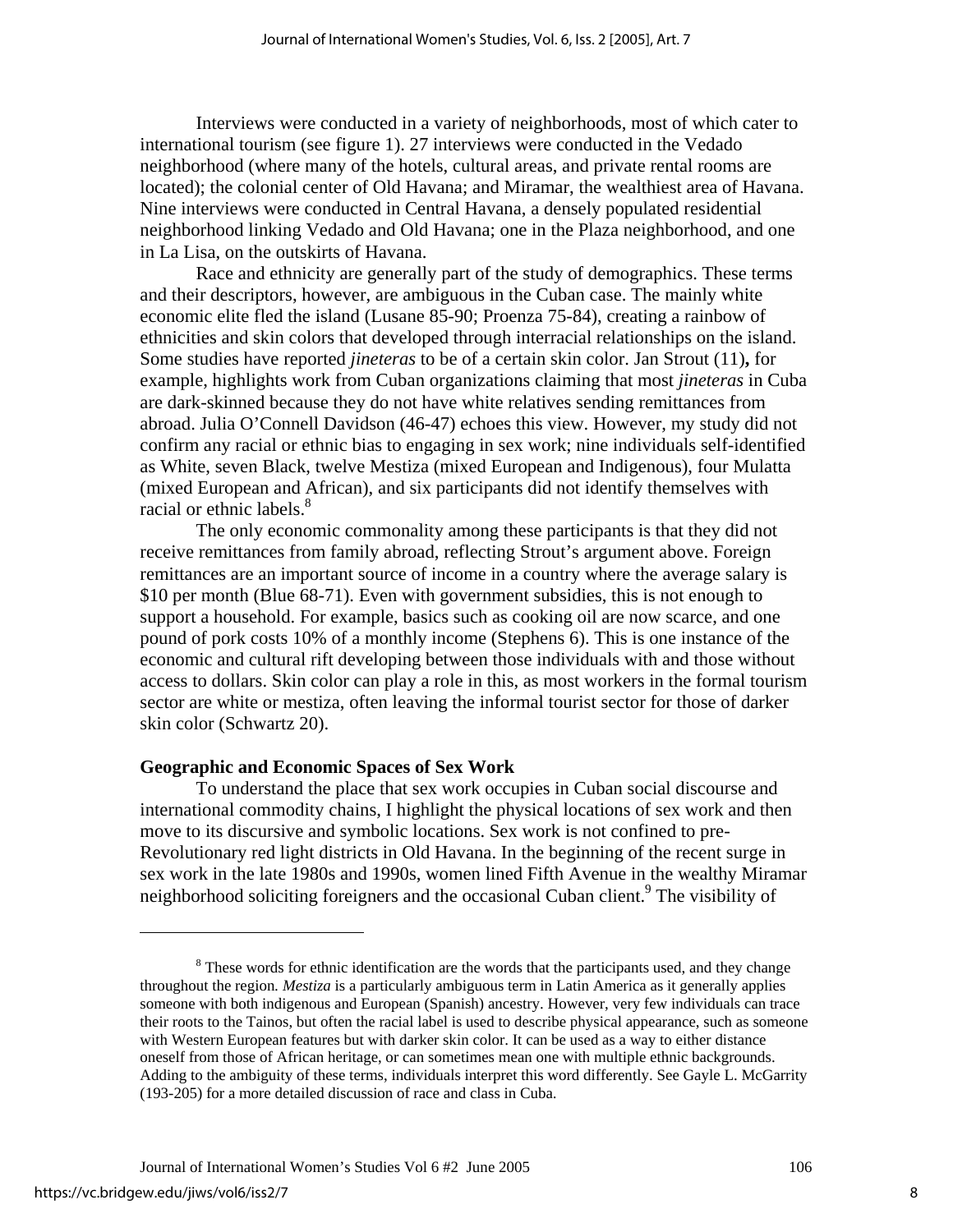*jineterismo* has waxed and waned since then. Sex work has shifted from being publicly solicited to being offered through third parties, at dollars-only nightclubs, and at certain locations where non-sexual tourism runs up against sexual tourism, such as in the busy plazas and streets of Old Havana and the hotel areas of the Vedado neighborhood.

Authorities have attempted to maintain an ideological and physical separation between foreigners and Cubans. In the early 1990s, this policy became known colloquially as "tourist apartheid." This system, which appears to be softening gradually, intended to create a clear boundary between tourist-only and Cuban-only places. One of the results was that police officers were given orders to check any Cuban's identification who was accompanying a foreigner. If the relationship appeared suspect, police were given the right to fine or arrest Cubans.

As sex work has shifted locations, new economic spaces have been created. It is not only the *jinetera* who profits from foreign sex tourists, but also other family members, landlords, pimps, hotel workers, and others. These landlords are not permitted to rent rooms to Cubans or let Cubans and foreigners stay in the same room. The government requires them to collect identification from each guest and present this list to the immigration and tax authorities. Three of the sex workers in this article rented illegally from a Cuban landlord. This is considered illegal, since Cubans must acquire a government permit to move from one part of the country to another, and once there, must stay with family members. These dollars-only rental rooms provide a space for sex work to be carried out and a route into the dollar economy of Cuba for the landlords. They also provide a place for the excess flow of women moving to Havana from other provinces without a government permit.

 Pimps (*chulos*) are beginning to profit from women's work. This marks a change in the autonomy of female sex work in Havana. Autonomy has become a contested concept as men have started to infringe on female-controlled spaces of sex tourism by acting as pimps. For example, some sex workers are starting to lose control of their income because of the increasing role of pimps in sexual negotiation. Even the most recent scholarly literature on Cuba notes the absence of an organized sex work industry on the island. However, my fieldwork demonstrated that pimps, or *chulos* in the Cuban vernacular*,* do indeed exist. They can be mothers, fathers, boyfriends, spouses, neighbors, or landlords. As sex work has moved from a public arena to behind closed doors since the early 1990s (although the initial encounter can often appear as a simple, friendly approach to the tourist on a street), the initial contacts between the *proxeneta* or pimp and client are becoming increasingly important. *Chulos* are being integrated into this relatively new social and economic network, even in sex work catering to Cubans (Garcia).

Even with strict regulation of space, areas of tolerance exist within Havana, both for sex work with tourists and sex work catering to a Cuban clientele (Garcia). These *zonas de tolerancia* include some urban parks and even "La Rampa," an area near the Habana Libre hotel in the Vedado neighborhood. More common is the existence of zones where any appearance of a sexual transgression, whether real or not, is punished. It seems that the government is quite concerned about repressing any appearance of sex work. The statute of "guilty until proven innocent" is not always enforced in Cuba. Certain beaches, such as those in Playas del Este to the east of Havana, are considered off-limits to

 $\frac{1}{\sqrt{9}}$ <sup>9</sup> See the popular 1994 Cuban song, "Night Flowers," by Silvio Rodriguez.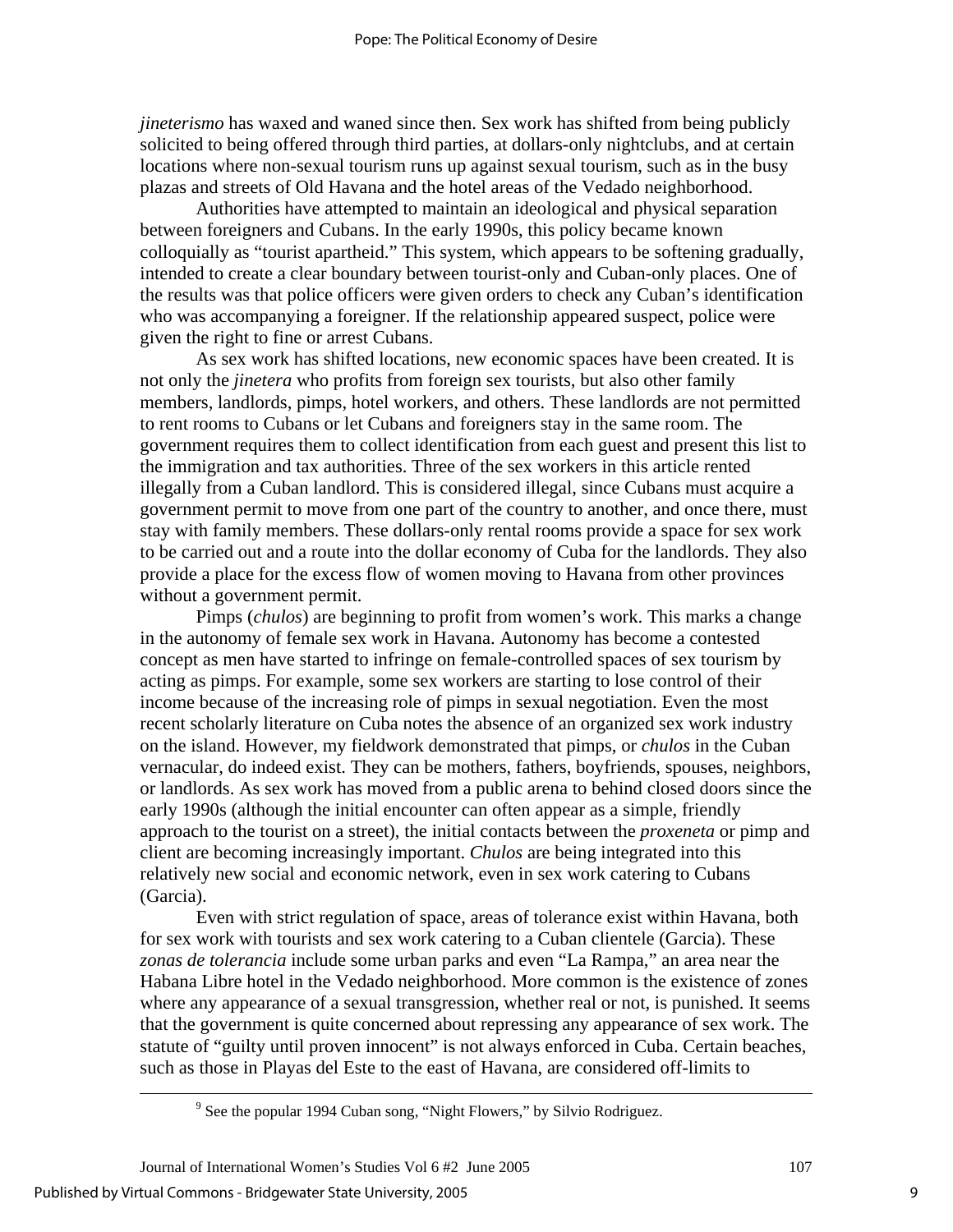Cubans, although all beaches are officially public. Instead, officers patrol these beaches, and it is not uncommon to see police asking Cuban women for their national identification cards if they are suspected of solicitation, then fined, and/or arrested even if evidence of solicitation is not forthcoming. According to my fieldwork experience, this process was often racialised, and from an informal survey it seemed as if women with darker skin were more often asked to provide their identification than lighter-skinned women. However, that could not statistically be proven.

White Cubans or *mestiza* Cubans (a nebulous distinction at times) can sometimes "pass" as foreigners. This can lead to a sort of romantic legitimacy in society's and officials' viewpoints, making sexual encounters easier on the streets, in hotels and rented rooms for lighter-skinned women. From participant observation, it appears more likely that hotels allow a white-skinned couple into the elevators more easily than an interracial couple, which often acts as a marker of sex work. Thus, sex work is one element of the socio-cultural construction of space in Havana, and it also creates new economic spaces that may clash with traditional socialist ideologies of gender and racial equity.

#### **Identity and Discursive Space**

 Sex worker identity is bounded by discourse and ideology reflecting Cuban revolutionary ideals, geopolitical location, and women's roles. Tourism to the Caribbean is based, in part, on the idea of fantasy for both the tourist and sex worker. Mullings (56) writes that tourists often expect to travel to distant, sun-drenched islands with idyllic social conditions and no "Third World" economic conditions in sight. "The modern American tourist now fills this experience with pseudo-events. He has come to expect both more strangeness and more familiarity than the world naturally offers." (Boorstin 88, qtd. in Ryan and Hall 5). Cuban officials and citizens create this "authenticity" to entice tourists and return visits. Accessible, romantic, submissive *jineteras* are one of those authenticities produced in Cuba.

While the word *jinetera* signifies an amount of empowerment, selling sex is still a stigmatized activity (Rundle). These sex workers' identity is shaped by the political ideology that female sex work is an extension of pre-Revolutionary U.S. imperialism and colonialism. While many tourists are Western European, the notion of U.S. imperialism pervades Cuban politics, primarily due to the U.S. economic embargo that has hurt the economy. When policymakers speak of "imperialism," they are referring to the U.S.'s role in shaping Cuba's pre-Revolutionary social systems. To many in Cuba, the U.S. presence is equated with colonialism and dependency. European colonialism, although historically much longer than U.S. imperialism, is not discussed with the same vigor. European tourism, paradoxically, is not necessarily regarded as neo-imperialism, but rather an outcome of an economic crises intensified by United States policies toward Cuba.

The Cuban female body is literally penetrated by capitalists, a painful reminder of pre-Revolutionary days and of Cuba's current dependence on foreign aid. In this case study, questions about sex worker identity elicited mixed responses. Some participants separated their acts from the label of sex worker, demonstrating the fluidity of identity formation. Nineteen participants identified themselves as *jineteras* claiming that anyone who sold sex to foreigners could be defined this way. However, to admit this publicly would result in stigmatization from mainstream society. Except for one participant who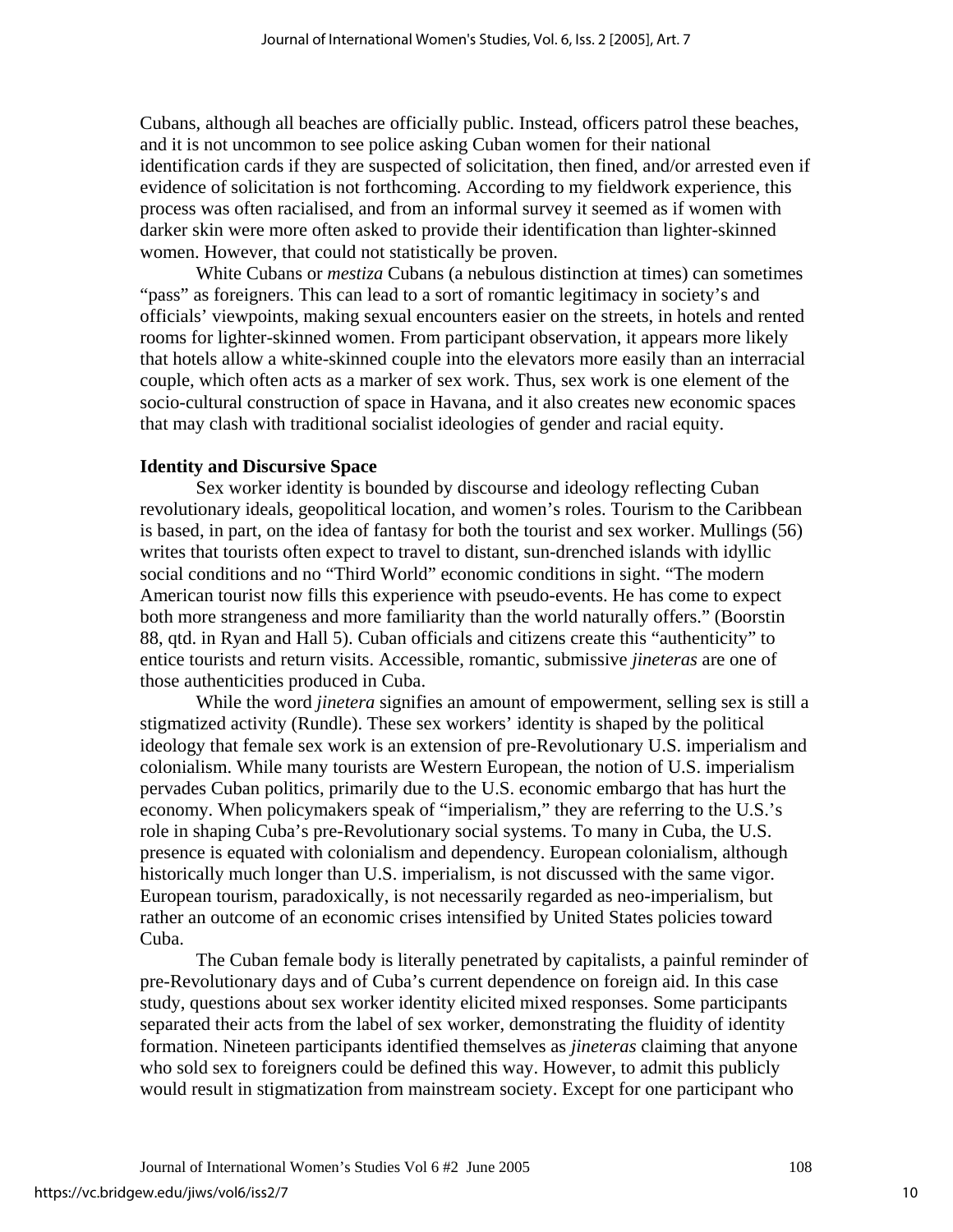said: "prostitution is an art, and I realized that I was born to do this;" the other women all said they entered into *jineterismo* by chance, or even on a dare. Finding foreign clients for sex was something that "happened to them." This may be a way to assuage any stigma surrounding their identity (either self-perceived or society's attitudes) as sex workers; they did not seek to engage in these activities, rather many described themselves as nearly passive.

Whether this is considered work or just a way to *resolver* ("make ends meet," Elizalde 70; Rundle), every participant had similar reasons for selling sex--economic gain and access to dollar-only spaces, such as restaurants, nightclubs, and stores. Two participants specifically mentioned "sacrificing themselves" sexually so that their daughters could live a better life and leave the island. This economic need defies the Federation of Cuban Women's stance that the only women involved in selling sex or companionship had low moral standards (FMC). As one participant stated: "I'm thinking of continuing until the economy stabilizes and the money that one normally earns has value." She is referring to the fact that most goods can only be purchased in U.S. dollars and that one must also deal with erratic price fluctuations. For example, in the summer of 2002, the price of cooking oil increased so greatly that a one-month household supply was equivalent to one person's average monthly salary.

One 23-year-old woman who charges \$60 and more for sex represents another view: "I've never hustled in my life. I've only had relationships with foreigners because I have liked them and I have taken advantage of my good luck." Thus, while her actions and economic gain make a compelling case for her being a sex worker, she has separated her identity from this work and does not consider these relationships as work. She views all of her relationships as similar, except that those with foreigners have involved more money and the opportunity to leave Cuba. Challenging her self-identity, an officer arrested her in a nightclub in 1999 for solicitation and sent her to a rehabilitation center for three days.  $10$ 

Fantasy also factors into sex worker identity. Fantasy not only one shapes sex tourists' perceptions of Cubans, but also influences women's views about the opportunities that sex work can afford them. For example, Cubans often believe that life abroad, particularly in North America or Western Europe, is much easier and offers more opportunities and freedoms than in Cuba. Sex tourists offer, or reify, this fantasy to Cuban women by flaunting their wealth by wearing designer clothes, eating at expensive restaurants, and staying at high-end hotels. These men participate in the fantasy by often framing their relationship with a Cuban woman as not solely financial in nature but also romantic or even chivalrous. In turn, sex workers often think that not only will sex work yield romantic results, but also that this romance will be maintained despite great distances, leading to marriage and happiness in a foreign country, paid for by the sex tourist/boyfriend/husband. I have not seen this happen. This presents a difficult scenario; on one hand, the women are practical and realize that dollars are necessary to buy goods and that a client could sponsor a foreign visa for her. On the other, they are not ready to discard entirely traditional notions of romance.

1

<span id="page-11-0"></span><sup>&</sup>lt;sup>10</sup> See Oscar Lewis *et al.*, for one story of a rehabilitation school in Havana in the early years of the revolution.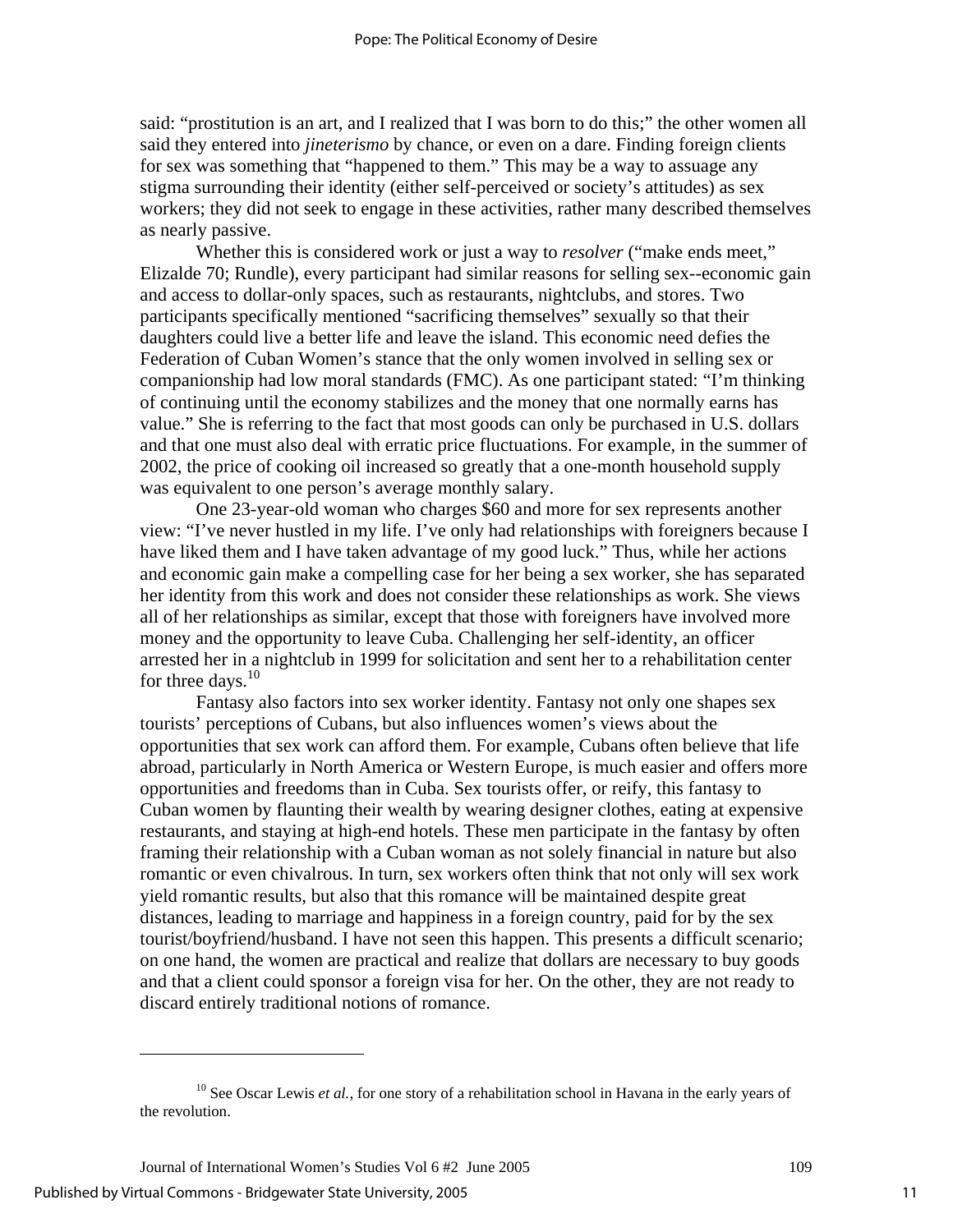Fantasy is also an element of the essentialist notions of the body that pervade Cuban society. Women in this study, for example, claimed that Cuban men, by nature of their Cuban-ness (or *cubanidad*), were more well-versed in sex than foreigners. One 20 year-old woman stated of Cuban men: "Of course. I'm Cuban and realize they're the best [in bed]." An 18-year-old woman stated that, "Cubans are the best at sex. They do it well, but they pay very little and my goal is make ends meet (*resolver*)." She added: "Latinos are low-class" ("*Los latinos son muy bajos*"). This participant mentally created an ethnic divide between Latinos and Cubans, a distinction that does not necessarily exist in global advertising, such as the Internet sites I referred to previously, sex tourism, or Western discourse more generally. Her thoughts mirror ideas in literature that sex tourists (male and female) impose sexual prowess on the "exotic" Other, a label she is willing to accept and reinforce as a Cuban.

 In this case study, women were straightforward about having sex with foreigners for economic gain, but they often used the phrase, "falling in love," to describe a potentially long-term relationship with tourists. In fact, one 20-year-old woman explicitly stated that her goal was to have a foreigner fall in love with her in order to acquire an Italian visa to leave the island. Thus, while the participants were realistic about love not being the primary goal in a sexual encounter, they were also bound by traditional paradigms of sex and romance being intertwined, with marriage as a possible outcome. However, of all *jineteras* I met in Cuba, only one had a proposal for marriage from a foreigner and was waiting for the visa to be processed at the time of the interview. Thus, the traditional expectation of love as an outcome of a sexual encounter is an extension of the structural realities of economic necessity in these women's stories. Skrobanek (viii) asks this question about Thailand that can just as aptly apply to Cuba: "to what extent can such a relationship survive, based as it is on the man's naiveté and the woman's survival strategy?" The naiveté on the sex tourists' part is based on the various assumptions mentioned throughout this article, including that women are having sex with them out of love; that economic, social, and racial equality has been realized on the island; and that Cuban women are also "naturally" submissive yet sexual. The naiveté on the sex workers' part is that sex tourists are seeking a long-term relationship with a Cuban partner; that sex for money connotes romance; and that economic necessities are subsumed to some false sense of romantic ideals.

#### **Commoditization and Empowerment**

Another issue that may lead to the commoditization of these participants' bodies is Cuba's progressive gender laws, such as the Family Code (which requires men to contribute equally to household duties), free birth control and abortion, the right to divorce, pay equity, and access to education. It can be argued that these laws have lead to a higher social standing of women in Cuba than in other tourist destinations, such as Thailand or the Philippines. This in turn may make sex tourists feel that they are dealing with women who are empowered, thereby assuaging their guilt about taking advantage of another person's economic hardship. The State provides strong health care and social programs that instead of deflecting sex tourists, can actually attract them to the island with the promise of physical and medical safety.

Beyond the social and economic empowerment resulting from the Cuban Revolution, several participants felt their beauty empowered them. Some women in this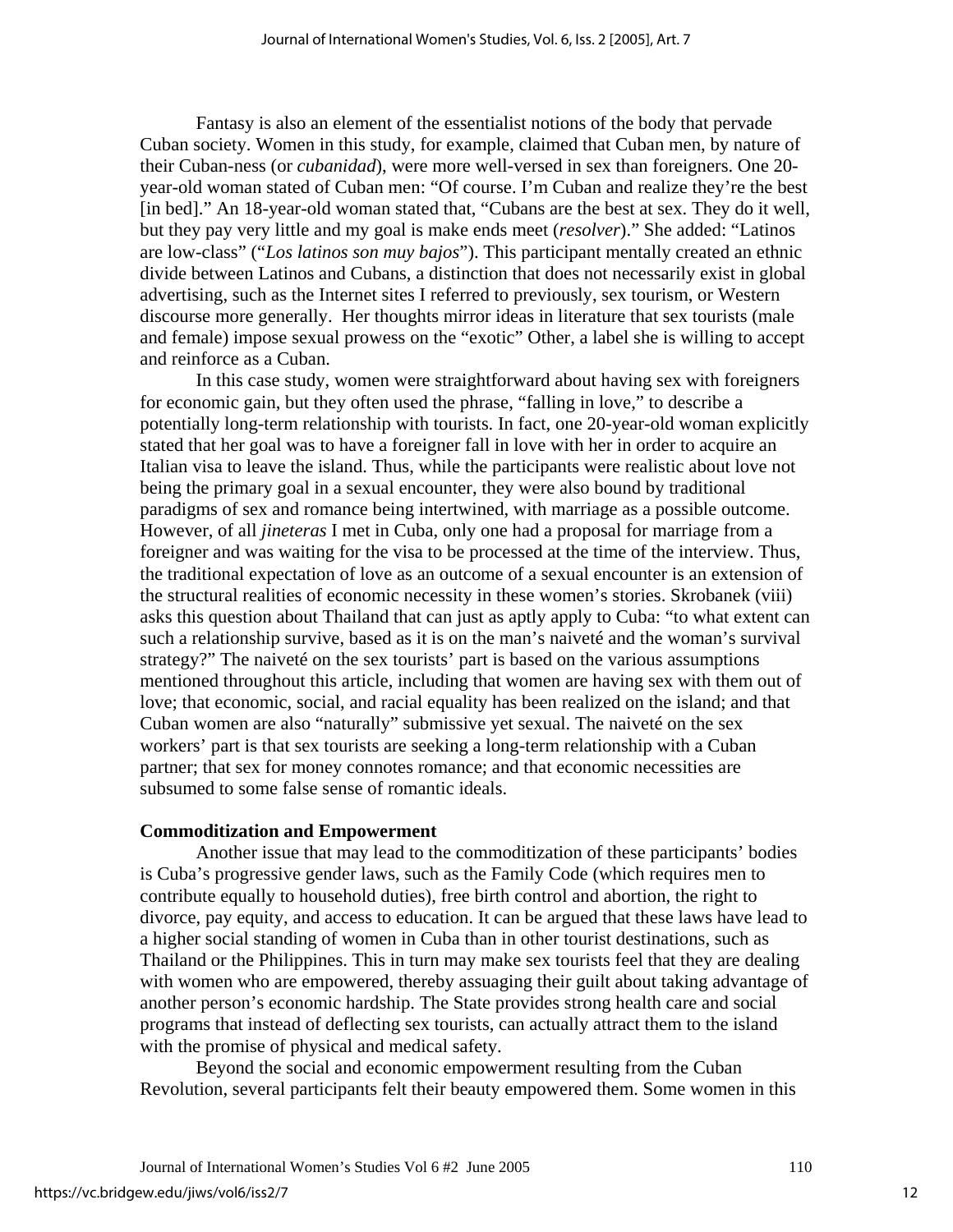study felt that since they were "young and beautiful" it was "their duty" to work, earn money, and thus increase their family's buying power. Their tone was almost indignant when responding to questions about victimization. One said, for example, "I am not a *jinetera* or prostitute. I am a fighter! (*luchadora*)" Yet, these feelings of empowerment depend on their youthful appearance and feelings of commoditization. Participants insisted they were following the dictates of Cuban communism, even as their bodies were being used to attract foreign capital. They claimed that hard currency can then used to buy goods in dollars, which bolsters the Cuban economy. Thus, these participants claim, it is through their bodies that the Cuban government continues to exist.

An 18-year-old stated: "Well, my goal is to have everything. I'm pretty and I should exploit my beauty." Along the same lines, a 20-year-old stated that her goal was to leave the country and help her family, but until then, "I ask for money [for sex]. You have to pay for my beauty." These answers show, however, how quickly young women have taken to capitalism and comparative advantage, which may be more of a threat to the government's ideology than the actual act of sex work. For example, the government has feared that if citizens continue to demand foreign goods then this could undermine the socialist stance of the government, thus undermining many of the basic tenets of the Revolution, such as sacrifice, hard work, and equality among all individuals.

# **Risky Places**

This project examined the physical, economic, and ideological spaces that help define, and are defined by, female sex work in Havana. Despite Cuba's social and political uniqueness, as in other countries of the world where sex work is stigmatized, certain risks accompany these sexual negotiations. Participants articulated these risks as either results of physical violence or structural violence, such as economic marginalization and gender subordination. A 22-year-old woman who has sold sex for six years spoke of the physical risks: "I spent the night with a foreigner, and later he didn't want to pay me. When I called him on this he hit me in the ear, which left me with a problem in my eardrum." All participants mentioned ticketing and incarceration as common fears of sex work, and ten participants have been cited by the police. One woman was placed in a holding cell for two hours, one spent one year under house arrest, and one was sent to Villa Delicias, a "rehabilitation" center, for three days. In no case did this deter them from continuing sex work.

Social stigmatization often causes as much fear as physical intimidation. At the heart of this fear of identification as a *jinetera* was not only the threat of incarceration but also being exposed publicly for selling sex. This can be noted by the authorities and placed in the individuals' permanent work dossier, perhaps leading to restricted job and social opportunities in the future. Speaking about the potential social stigma, a 27-yearold woman tells of one night in a restaurant with a drunken foreigner:

> When he went to pay he saw that he had no money and he thought I had stolen it. He started to yell, "thief, prostitute" at me in that place. He grabbed me by the arm and pushed me. I fell on the table. Everyone was looking at me. I didn't know what to do and I ran away. I could hear his voice behind me, but I only ran. That was the most embarrassing night of my life.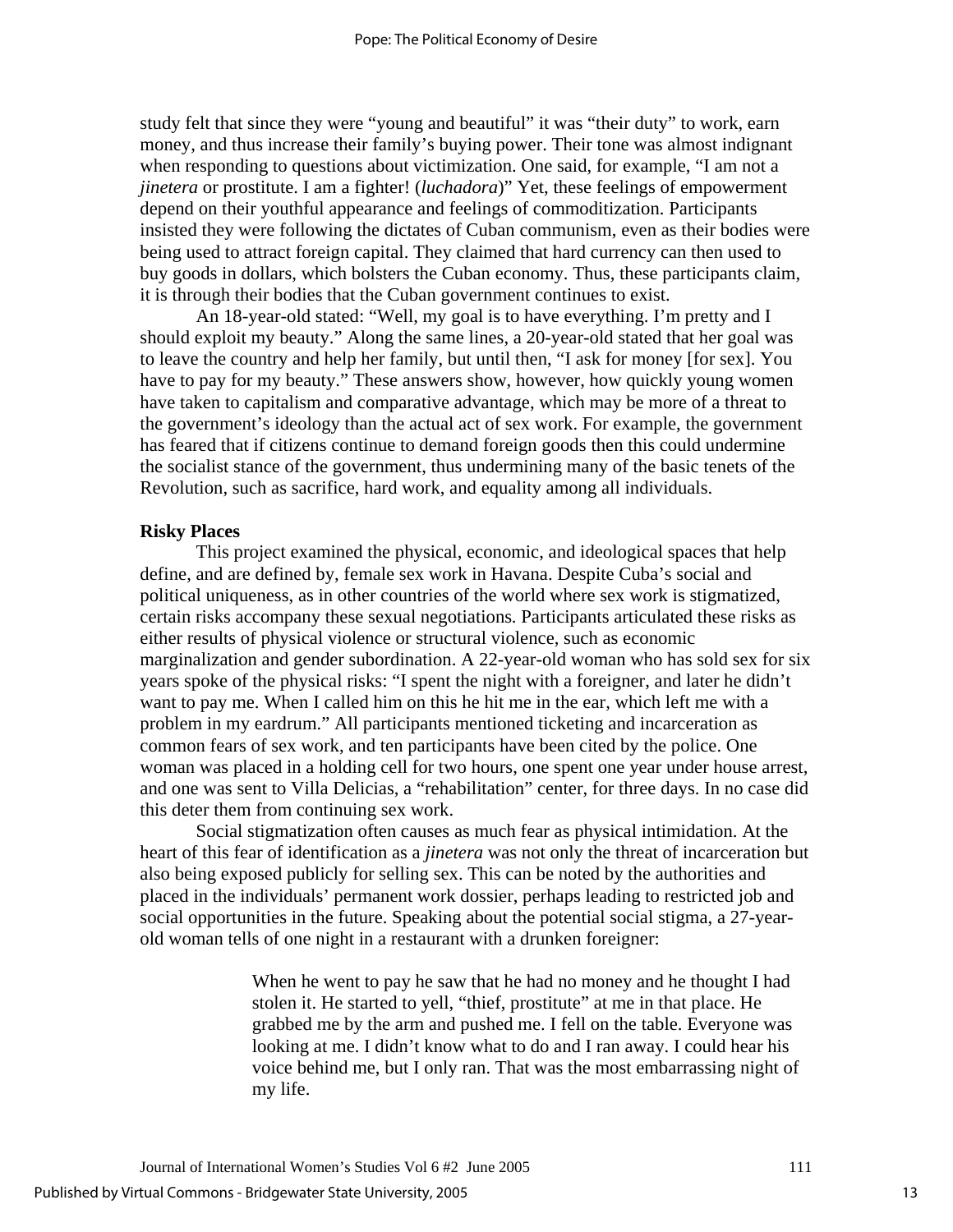One 19-year-old woman mentioned that risk was not only violence or embarrassment, but disease. Her worst experience was when a foreigner did not want to use condoms, despite her protests. After she gave in to his demands and spent the entire night with him, he refused to pay her. The fear led her to test for HIV, a common risk of sex work (Bancroft 89; Butcher 151). The HIV prevalence rate in Cuba is one of the lowest in the world (0.1%, UNAIDS), and public health authorities fear that the increase in sex work could impact HIV rates on the island (Key and DeNoon 15). This low rate of HIV may encourage sex tourism, as foreigners believe that they can experience both an exotic and a healthy experience, a situation construed as unique in the region. All of the participants understood the link between HIV risk and condom use, revealing the strength of the mass media health campaigns. However, their experiences also reflect the paradoxes of empowerment in contemporary Cuba. On the one hand, education, including sexual and reproductive education, is a right provided to every citizen. On the other, while the majority of clients used condoms, some situations existed whereby a woman needed to make the troubling choice between potentially contracting a deadly disease or losing a foreign client/boyfriend. When we keep in mind that just one such encounter generally yields more than one month's average wages as well as access to dollar-only venues, the decision is not straightforward.

 When asked about bad experiences with clients, one 23-year-old university student claims she had only had good experiences with clients, but it was a Cuban who caused her physical and emotional pain: "With my daughter's father, no [he didn't treat me well] because he hit me and many times he sent me to the street even though I was bruised." He acted as her pimp while they were involved in a relationship, but she has since left him and works for herself. This new-found autonomy can cause additional problems; officers threatened detention not only to extort money from her but also to procure sexual favors. She states, "One time an officer stopped me, and since I hadn't given him the money I already promised him, he was going to take me to jail if I didn't sleep with him. Unfortunately, I did it because I would do anything not to go to jail." This reveals that, despite policymakers' speeches about gender equity, structures are in place that constrain sex workers' personal agency and lead to increased physical, social, and psychological risk.

#### **Conclusions: Geographies of Sex Work in Havana**

This paper demonstrates the role that geographic, social, and discursive spaces play in the analysis of Cuban sex work. Despite a unique socialist government and centralized economy, is not immune to one of the growing trends in international tourism--sex tourism. Indeed, Cuba's geopolitical position makes it a magnet for those who wish to experience the tropics and want to witness the last bastion of Communism in the Western hemisphere. Globalization and sex tourism highlight class distinctions that may have never been erased by the revolution. The participants in this project are constantly negotiating their location in a global political economy of desire where women's bodies are one of the central commodities.

While earning foreign currency is the primary motivation for most Cuban sex workers, it is clear from this study that this "survival strategy" does not equal a "death strategy" (Schoepf 107), as in poorer nations where sex workers may become infected with HIV due to a lack of education about condom use or extreme economic deprivation.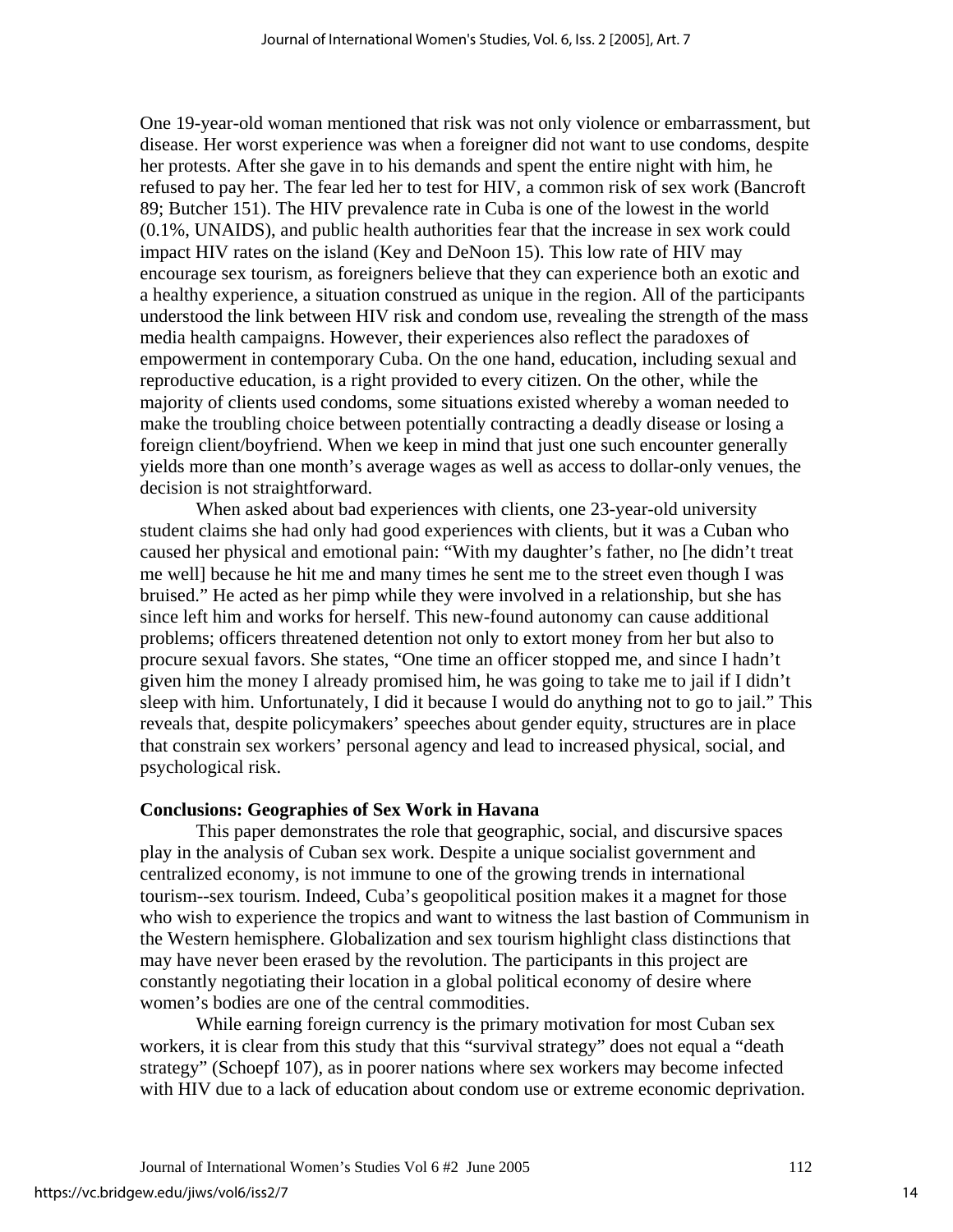Each individual in Cuba is provided with education, health care, housing, and subsidized food and clothing. Additionally, education about HIV and STIs (Sexually Transmitted Infections) prevention is nearly universal, and condoms are available and inexpensive. Thus, it is important to note that the political culture means that no person truly needs to sell their body to survive, but this may be changing as the economic crisis deepens in the nation.

This research addresses some of the internal contradictions associated with Cuba's changing economic position in the world and the manifestation of these changes in local contexts. For example, the relationship between women's economic and social independence and their commoditization in Havana is articulated by some participants as a result of global colonial processes that exoticize and eroticize Caribbean women, as well as national discourses that emphasize gender equity and have tried to deter capitalist consumption. It is not clear to what extent women feel empowered by using their bodies to earn money and goods for their families. I contend that while women may feel empowered by their sexual work, they are also commodities that have currency in the global context and are thus subject to the whims of the global sex market. Sex work in Cuba is thus a double-edged sword; while stigmatization is inherent in this type of activity, the work also provides a source of money and, with that, influence in the new capitalist economic spaces.

This article also argues that a geographical lens can be used to frame the increase in female sex work since the early 1990s. Since then, tourist spaces in Havana have become more blatantly gendered than at any time since the 1959 Revolution. Gendered spaces on the island have been created through the economic opportunities that sex work presents, such as the emergence of dollars-only rental properties; thus families and neighborhoods reap profits from women's bodies. As women's opportunity to gain foreign currency has increased, so has the presence of pimps and contacts, who often take the gifts and money given to the female sex worker. The nature of these two groups is such that the pimp or contact person can be a boyfriend, husband, mother, or other family member. It will be necessary to follow up on this work with a study that addresses the changing organizational structure of sex work, and how this affects women's control of both their money and their bodies.

The discursive space--how sex work is spoken about and conceptualized- functions on several levels from governmental to personal commentary. While the participants expressed similar goals for engaging in sex with foreign tourists (money, presents, and perhaps a chance to leave the island), their identities are fluid and depend on the situation. Some believe themselves to be *jineteras* due to the economic transactions they negotiate. However, the stigma of sex work in Cuban culture caused many not to consider themselves to be sex workers, but rather to be merely taking advantage of an economic situation that presented itself. Government discourse about gender and sex work has clearly affected these study-participants' identities. Sex work still carries a stigma in Cuban society, so even though participants were are pragmatic about their motivations, they are hesitant to admit that they are *jineteras* or prostitutes. The resurgence of sex work is akin to a colonial wound that has not yet healed. For example, sex work was one of the characteristics of Cuba as a port of call during colonial times until the 1959 Revolution. National discourse after the Revolution highlighted the achievement of eradicating prostitution from the island. The reemergence of sex work,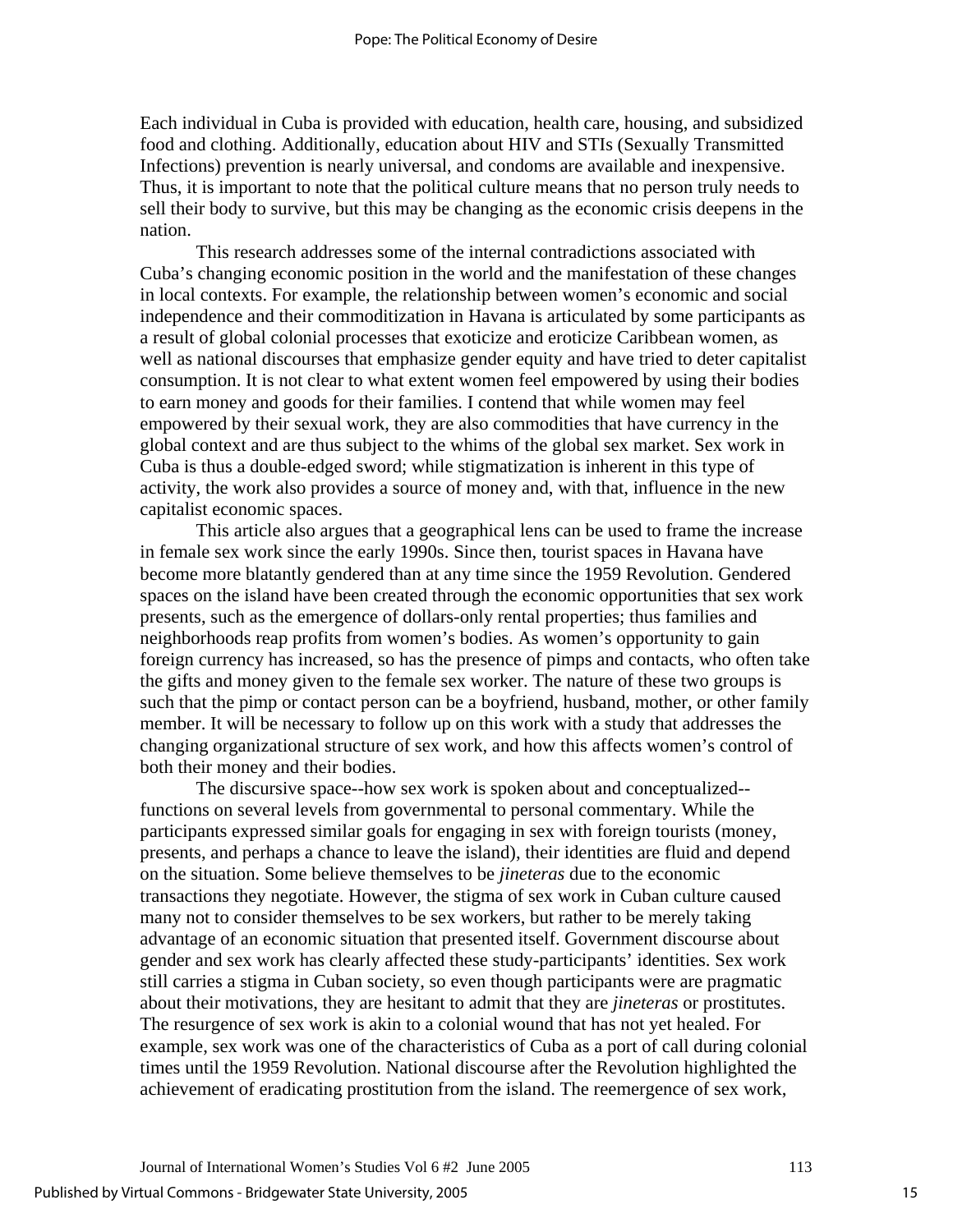combined with courting foreign capitalist tourists, represents a possible return to prerevolutionary days. The sex workers' bodies, then, become markers of this fear and threat to socialist ideals. This appears to be one reason for the self-denial expressed in these participants' responses.

 I have highlighted in this article how increasing global linkages, and thus increased exposure to foreigners and necessity of foreign currency within Cuba, have influenced the proliferation of female sex work on the island. These participants' stories reveal the complexity of sex work in Havana as a result of global linkages. At the local scale, the participants reflect sex work as a calculated choice; these women are agents in their lives. At the same time, however, their agency is mitigated by the economic, political, and cultural norms of contemporary Cuban society. As the Cuban economy remains weak and wages remain artificially low, sex work will increase and will draw more individuals into the dollar economy. Until the economic situation improves, I predict that this nation will remain a popular destination for sex tourists, and that Cuban sex work will remain a crucial link in the global commodity chain.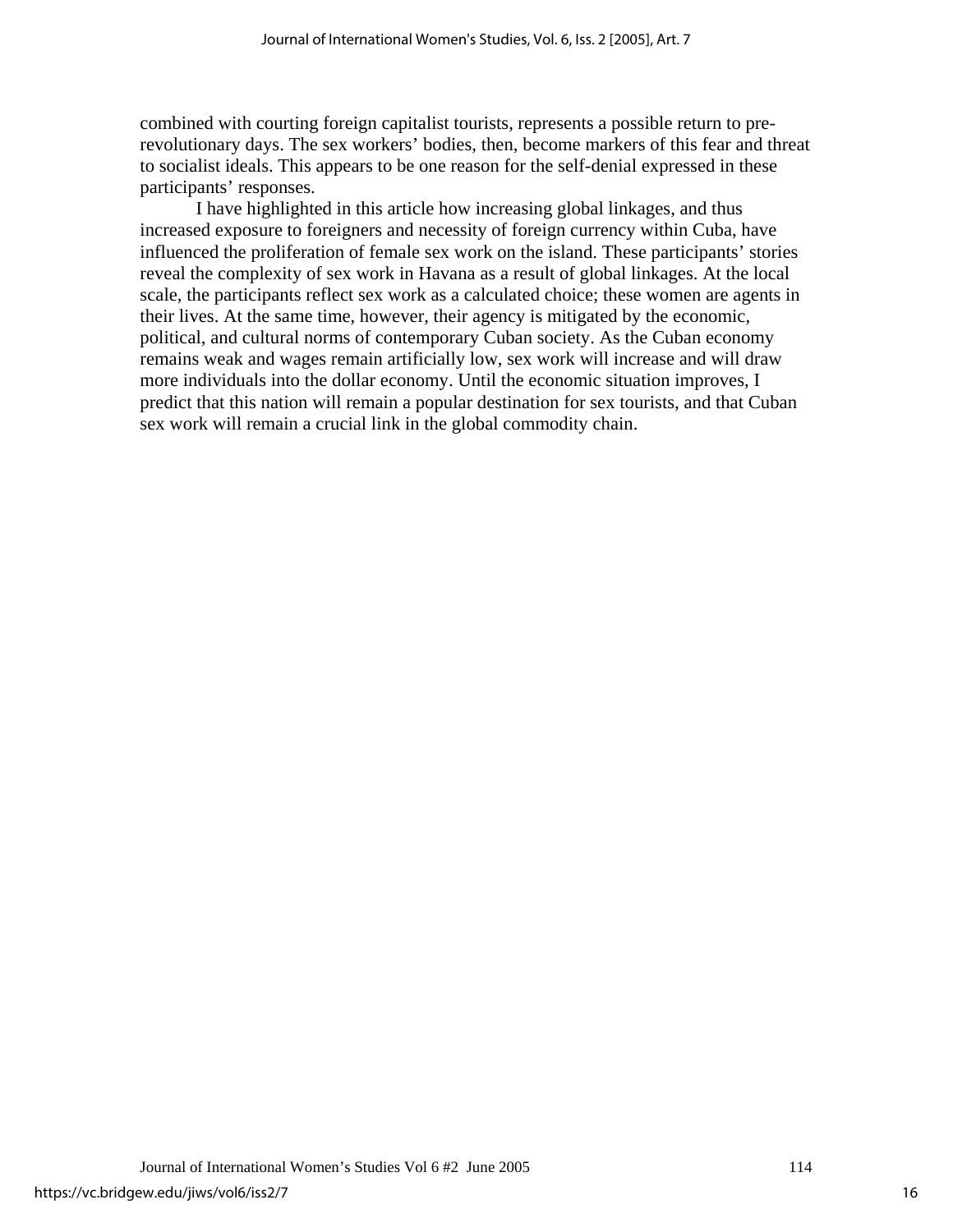#### **Works Cited**

- Aagesen, David and Jennifer Paluch. "International Tourism Trends in Cuba." The Geographical Bulletin 43.1 (2001): 47-58.
- Altman, Dennis. Global Sex. Chicago and London: U of Chicago P, 2001.
- Bancroft, Angus. "Globalisation and HIV/AIDS: inequality and the boundaries of a symbolic epidemic." Health, Risk & Society 3.1 (2001): 89-98.
- Bishop, Ryan and Lillian S. Robinson. Night Market: Sexual Cultures and the Thai Economic Miracle. New York and London: Routledge, 1998.
- Blue, Sarah. "State Policy, Economic Crisis, Gender, and Family Ties: Determinants of Family Remittances to Cuba." Economic Geography 80.1 (2004): 63-82.
- Brennan, Denise. "Tourism Transnational Places: Dominican Sex Workers and German Sex Tourists Imagine One Another." Identities 7.4 (2001): 621-663.
- Bunck, Julie Marie. Fidel Castro and the Quest for a Revolutionary Culture. University Park, PA: Penn State UP, 1994.
- Butcher, Kate. "Feminists, Prostitutes and HIV." Setting a Feminist Agenda. Ed. Lesley Doyal, Jennie Naidoo, and Tamsin Wilton. London and Bristol, PA: Taylor & Francis, 1994. 151-158.
- Cabezas, Amalia. "Between Love and Money: Sex, Tourism, and Citizenship in Cuba and the Dominican Republic." Signs: Journal of Women in Culture and Society 29.4 (2004): 987-1015.
- ---. "Discourses on Prostitution: The Case of Cuba." Global Sex Workers: Rights, Resistance, and Redefinition. Ed. Kamala Kempadoo and Jo Doezema. New York and London: Routledge, 1998**.** 79-86.
- Carter, Stephen and Simon Clift. "Tourism, international travel and sex: themes and research." Tourism and Sex: Culture, Commerce and Coercion. Ed. Simon Clift and Stephen Carter. London and New York: Pinter, 2000. 1-19.
- Clancy, Michael. "The Globalization of Sex Tourism and Cuba: A Commodity Chains Approach." Studies in Comparative International Development 36.4 (2002): 63- 88.
- Comellas, Miguel. "En el 2003 nos visitaron un millón 900 mil turistas."Granma International. January 6, 2004. Accessed 1 July 2004. <[http://www.granma.cu/espanol/2004/enero/mar6/2comellas.html>](http://www.granma.cu/espanol/2004/enero/mar6/2comellas.html).
- Díaz, Elena, Esperanza Fernández, and Tania Caram*.* "Turismo y prostitución en Cuba." Paper presented at the  $21<sup>st</sup>$  annual conference of the Caribbean Studies Association, San Juan, Puerto Rico. Havana: Facultad Latinoamericana de Ciencias Sociales, May 1996.
- Elizalde, Rosa Miriam. Flores Desechables: Prostitución en Cuba? Havana: Casa Editora Abril, 1996.
- Enloe, Cynthia. Bananas, Beaches & Bases: Making Feminist Sense of International Politics. Berkeley: U of California P, 1990.

- FMC (Federación de Mujeres Cubanas). Personal interview. 22 July 1998. (Individual's name withheld upon request.)
- Facio, Elisa. "*Jineterismo* During the Special Period." Cuban Transitions at the Millennium. Linger and Cotman 55-74.

Espín, Vilma. Cuban Women Confront the Future. Melbourne: Ocean P, 1991.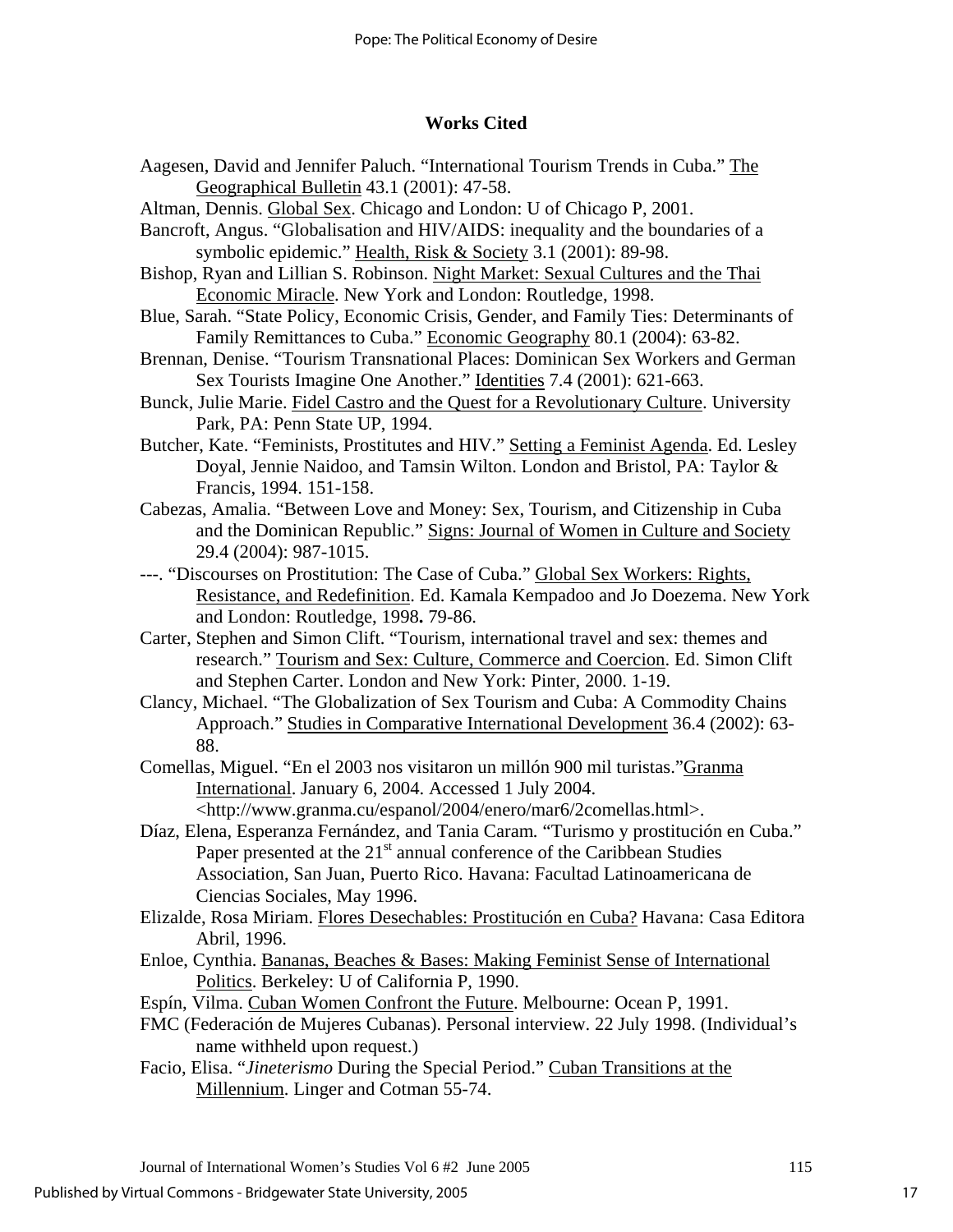- Fernandez, Nadine. "Back to the Future? Women, Race, and Tourism in Cuba." Kempadoo 81-89.
- Fernández Robaina, Tomás. Historias de mujeres públicas. Havana: Editorial Letras Cubanas, 1998.
- ---. Recuerdos secretos de dos mujeres públicas. Havana: Editorial Letras Cubanas, 1983.
- Fraunhar, Alison. "Tropics of Desire: Envisioning the Mulata Cubana." Emergences 12.2 (2002): 219-34.
- Fusco, Coco. "Hustling for Dollars: *Jineterismo* in Cuba." Global Sex Workers: Rights, Resistance, and Redefinition. Eds. Kamala Kempadoo and Jo Doezema. New York and London: Routledge, 1998. 151-66.
- Garcia, Iván. "Sexo barato: la prostitución ya no es exclusiva del turismo y los dólares. Las zonas de tolerancia en moneda nacional crecen vertiginosamente." Cubaeencuentro. February 7, 2003. Accessed May 14, 2004. <http://www.cubaencuentro.com/sociedad/20030204/36499c576d2c443b69d88aa e $6b32da$ f $0/1.html$ .
- Harris, Colette. "Socialist Societies and the Emancipation of Women: The Case of Cuba." Socialism and Democracy 9.1 (1995): 91-113.
- Havana Cuba Connection. Internet site. Accessed 19 June 19 2004. <http://www.havanacubaconnection.com/intro.htm>.
- Henshall-Momsen, Janet. Tourism, gender, and development in the Caribbean. Women and Change in the Caribbean: a Pan-caribbean Perspective. Ed. Janet Henshall-Momsen. London: James Currey, 1993**.** 107-20.
- Hodge, G. Derrick. "Colonization of the Cuban Body: The Growth of Male Sex Work in Havana." NACLA Report on the Americas 34.5 (2001): 20-28.
- Kempadoo, Kamala. "Continuities and Change: Five Centuries of Prostitution in the Caribbean." Kempadoo 3-33.
- Kempadoo, Kamala, Ed. Sun, Sex and Gold: Tourism and Sex Work in the Caribbean. Boulder: Rowman and Littlefield, 1999. 3-33.
- Key, Keith and Daniel DeNoon. "Cuba sees AIDS rise linked to tourism growth." Disease Weekly Plus 23 Dec.1996: 15-17.
- LatinAmericanCupid. Accessed 19 June 2004. <http://www.latinamericancupid.com>.
- LeoGrande, William M. "Cuba: The Shape of Things to Come." Cuba: The Contours of Change." Ed. Susan Kaufman Purcell and David Rothkopf. Boulder, CO: Lynne Rienner Publishers, Inc., 2000**.** 1-12.
- Lewis, Oscar, Ruth M. Lewis, and Susan M. Rigdon*.* The "Rehabilitation of Prostitutes." The Cuba Reader: History, Culture, Politics. Ed. A. Chomsky, B. Carr and P. M.Smorkaloff. Durham: Duke UP, 2003**:** 395-398.
- Linger, Eloise and John Cotman, eds. Cuban Transitions at the Millennium. Largo, MD: International Development Options, 2000.
- Lusane, Clarence. "From Black Cuban to Afro-Cuban: Issues and Problems Researching Race Consciousness and Identity in Cuban Race Relations." Linger and Cotman 85-99.
- McGarrity, Gayle L. "Race, Culture, and Social Change in Contemporary Cuba." Cuba in Transition: Crisis and Transformation. Ed. Sandor Halebsky, John M. Kirk, *et al.* Boulder, CO: Westview P, 1992. 193-205.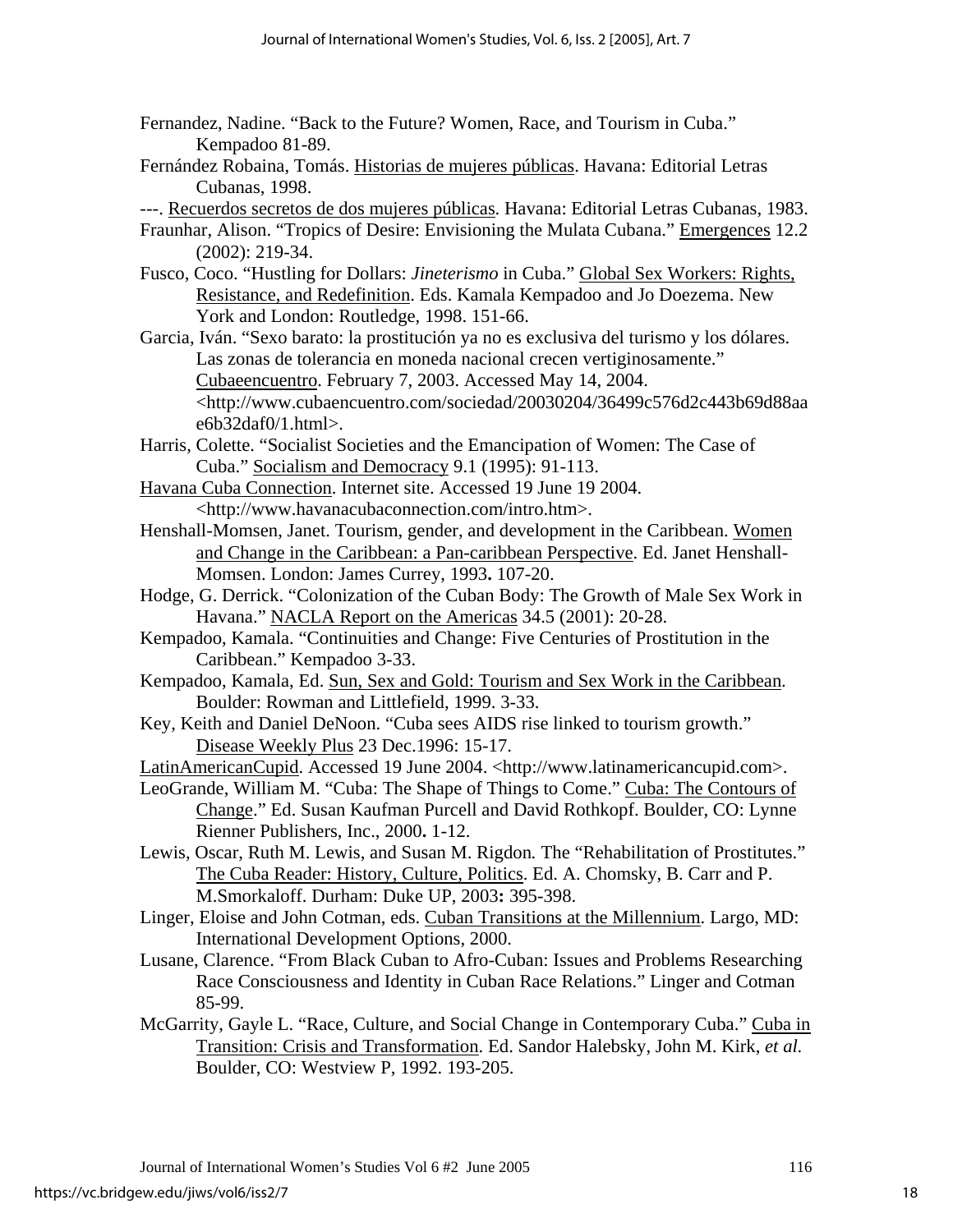- Mullings, Beverley. "Globalization, Tourism, and the International Sex Trade." Kempadoo 55-80.
- O'Connell Davidson, Julia. "Sex Tourism in Cuba." Race & Class 38.1 (1996): 39-49.
- --- and Jacqueline Sánchez Taylor. "Fantasy Islands: Exploring the Demand for Sex Tourism." Kempadoo 37-54.
- Paternostro, Silvana. "Communism Versus Prostitution: Sexual Revolution." New Republic Online. July 10 and 17, 2000. Accessed July 10, 2004. <[http://www.tnr.com/071000/paternostro071000.html>](http://www.tnr.com/071000/paternostro071000.html) and <http://www.cubanet.org/CNews/y00/jun00/30e17.htm>
- Pattullo, Polly. Last Resorts: The Cost of Tourism in the Caribbean. London:Cassell, 1996. 28-49, 86-91.
- Pettman, Jan Jindy. "Body Politics: International Sex Tourism." Third World Quarterly 18.1 (1997): 93-108.
- Pope, Cynthia. Mapping Disease and Desire: Gender and HIV Risk in Contemporary Havana. Dissertation, University of Arizona, Department of Geography and Regional Development, 2003.
- Pritchard, Annette and Nigel J. Morgan. "Constructing Tourism Landscapes--Gender, Sexuality, and Space." Tourism Geographies 2.2 (2000): 115-139.
- Proenza, Christina. "What Color is Cuban? Complexities of Ethnic and Racial Identity." Cuban Transitions at the Millennium. Linger and Cotman 75-84.
- Quiroga, José. "Homosexualities in the Tropic of Revolution." Sex and Sexuality in Latin America. Ed. Daniel Balderston and Donna J. Guy. New York: NYU P, 1997. 133-153.
- Rodríguez, Silvio. "Flores Nocturnas." Rodríguez. Fonomusic, S.A., 1994.
- Rundle, Mette Louise B. "Tourism, Social Change, and *Jineterismo* in Contemporary Cuba." The Society for Caribbean Studies Annual Conference Papers 2 (2001). 30 June 2002. < http://www.scsonline.freeserve.co.uk/olvol2.html>.
- Ryan, Chris and C. Michael Hall. Sex Tourism: Marginal People and Liminalities. London and New York: Routledge, 2001.
- Sánchez Taylor, Jacqueline. "Tourism and 'embodied' commodities: sex tourism in the Caribbean." Tourism and Sex: Culture, Commerce and Coercion. Simon Clift and Stephen Carter. London and New York: Pinter, 2000**.** 41-53.
- Savigliano, Marta. Tango and the Political Economy of Passion. Boulder: Westview P, 1995.
- Schoepf, Brooke Grundfest. "Inscribing the Body Politic: Women and AIDS in Africa." Pragmatic Women and Body Politics. Ed. Margaret Lock and Patricia A. Kaufert. Cambridge, Cambridge UP, 1998**:** 98-126.
- Schwartz, Rosalie. Pleasure Island: Tourism and Temptation in Cuba. Lincoln: U of Nebraska P, 1997.
- Seabrook, Jeremy. Travels in the Skin Trade: Tourism and the Sex Industry. London and Chicago: Pluto P, 1996.
- Sheller, Mimi. Consuming the Caribbean: From Arawaks to Zombies. London and NewYork: Routledge, 2003.
- Skrobanek, Siriporn. Foreword. Travels in the Skin Trade: Tourism and the Sex Industry. By Jeremy Seabrook. London and Chicago: Pluto P, 1996. vii-ix.